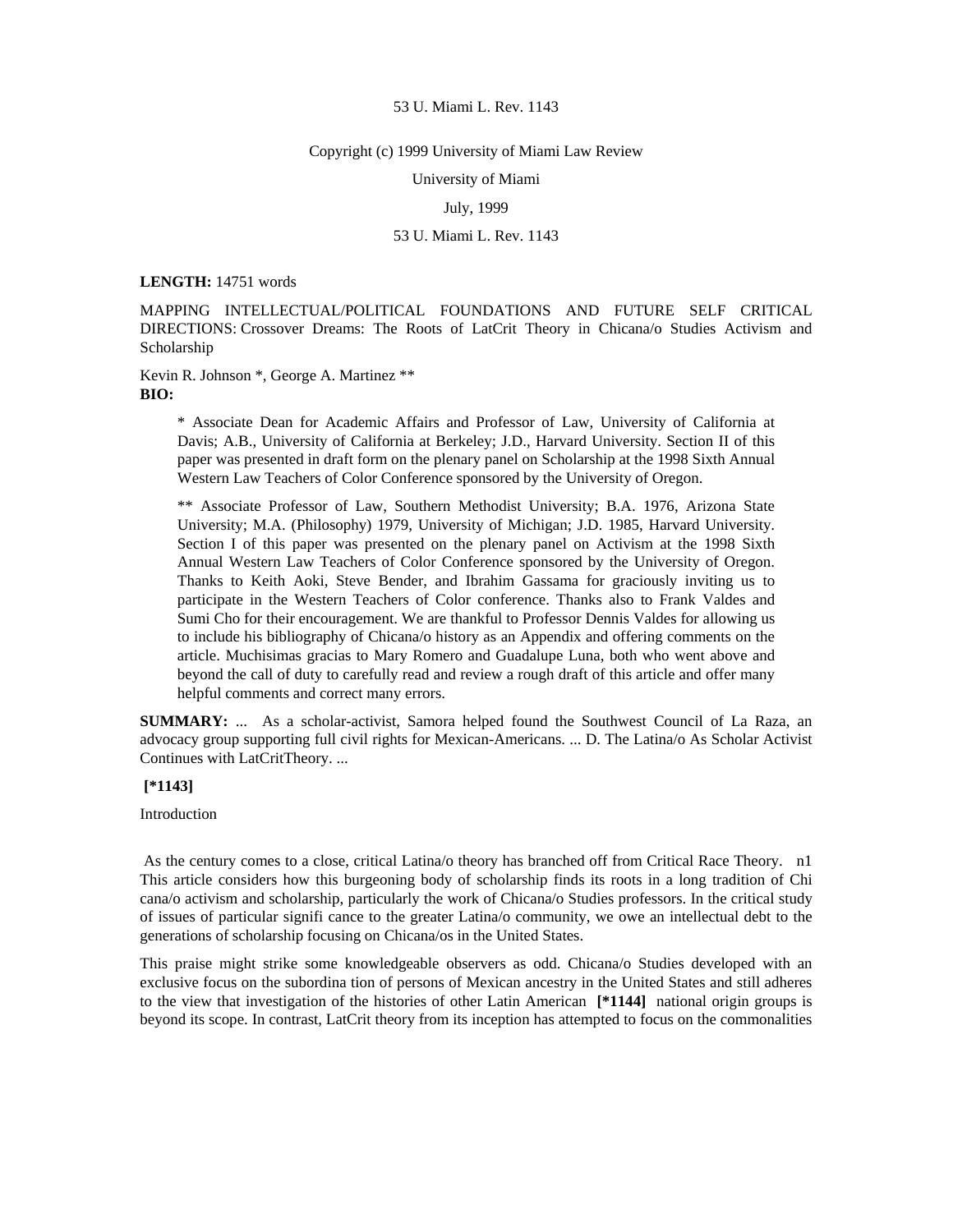of per sons tracing their ancestry to Latin America. Despite Chicana/o Studies offers important lessons for LatCrit theorists scrutinizing the legal treat ment of all Latina/os.

Part I of this article considers the link between Chicana/o Studies activism and Latina/o legal scholarship. Part II analyzes how LatCrit theory finds its intellectual roots in Chicana/o Studies scholarship. In this analysis, we hope to establish the relationship between Chicana/o Studies activism and scholarship, which blossomed as a result of the 1960s Chicano ovement, and LatCrit theory. We also show how the Chicana/o Studies model helps us think about some vexing challenges posed to LatCrit theorists. Finally, we highlight a rich body of Chicana/o Studies scholarship on which future critical Latina/o scholarship may build in critically analyzing how law affects the Latina/o community.

I. Generations: Latina/o Scholars, Scholarship andActivism

 This section considers the generations of activism by Chicana/o scholars. In so doing, we go beyond law teachers because of the need to view Chicana/o scholar activists as part of long tradition not limited to legal academics.

# A. World War II and Beyond

 World War II remains widely recognized as a watershed moment in the history of Mexican-Americans. n2 With changes - good and bad - wrought by war, Mexican-Americans came of age and achieved a new political understanding. n3

After the war, a group of Mexican-Americans, some of whom had taken advantage of the G.I. Bill, formed a small cadre of scholar/activ ists. George Sanchez n4 (University of Texas), Ernesto Galarza, n5 Julian **[\*1145]** Samora (University of Notre Dame), n6 and Quino Martinez (Arizona State University).

In 1951, George Sanchez founded the American Council of Span ish-Speaking People, which filed civil rights lawsuits designed to halt discrimination against Mexican-Americans. n7 Sanchez served as of arguably, the most prominent self-help group of his generation, the League of United Latin American Citizens (LULAC). n8 LULAC was "middle class, accepted only U.S. citizens for membership, and tended towards assimilation." n9 Through a variety of means, Sanchez sought to induce the U.S. government to ensure the full civil rights of Mexican- Americans. n10 For example, he took the position that discrimination against Mexican-Americans would hurt U.S. foreign relations with Latin America. n11 On the controversial topic of immigration, he argued that Mexican immigrants hurt Mexican-Americans by taking away their jobs and undermining their prospects for assimilating into mainstream soci ety. n12 Today, many would criticize his positions, but at the time, these views reflected conventional Mexican-American attitudes about assimi lation and immigration.

Like George Sanchez, Ernesto Galarza also dealt with the issue of immigration, but in the specific context of its impact on farmworkers. n13 He argued that dominant society created negative stereotypes about undocumented workers that reinforced racism against Mexican-Ameri cans. n14 As part of his activism, Galarza established the National Farm Workers Union in the mid-1940s, which served as a precursor to the **[\*1146]** United Farm Workers Union of Cesar Chavez, and which opposed the immigration of Mexican workers that undercut the wage scale. n15 In addi tion, Galarza helped establish the Mexican-American Legal Defense and Education Fund (MALDEF), which ultimately became perhaps the most potent weapon for protecting the legal rights of Mexican-Americans (and, ironically enough, in light of Galarza's views on Mexican immi grants, for Mexican immigrants). n16

Julian Samora pioneered the field of Mexican-American studies by constructing a sociological perspective on Mexican-Americans. n17 Through his scholarship, he sought to influence policy toward Mexican-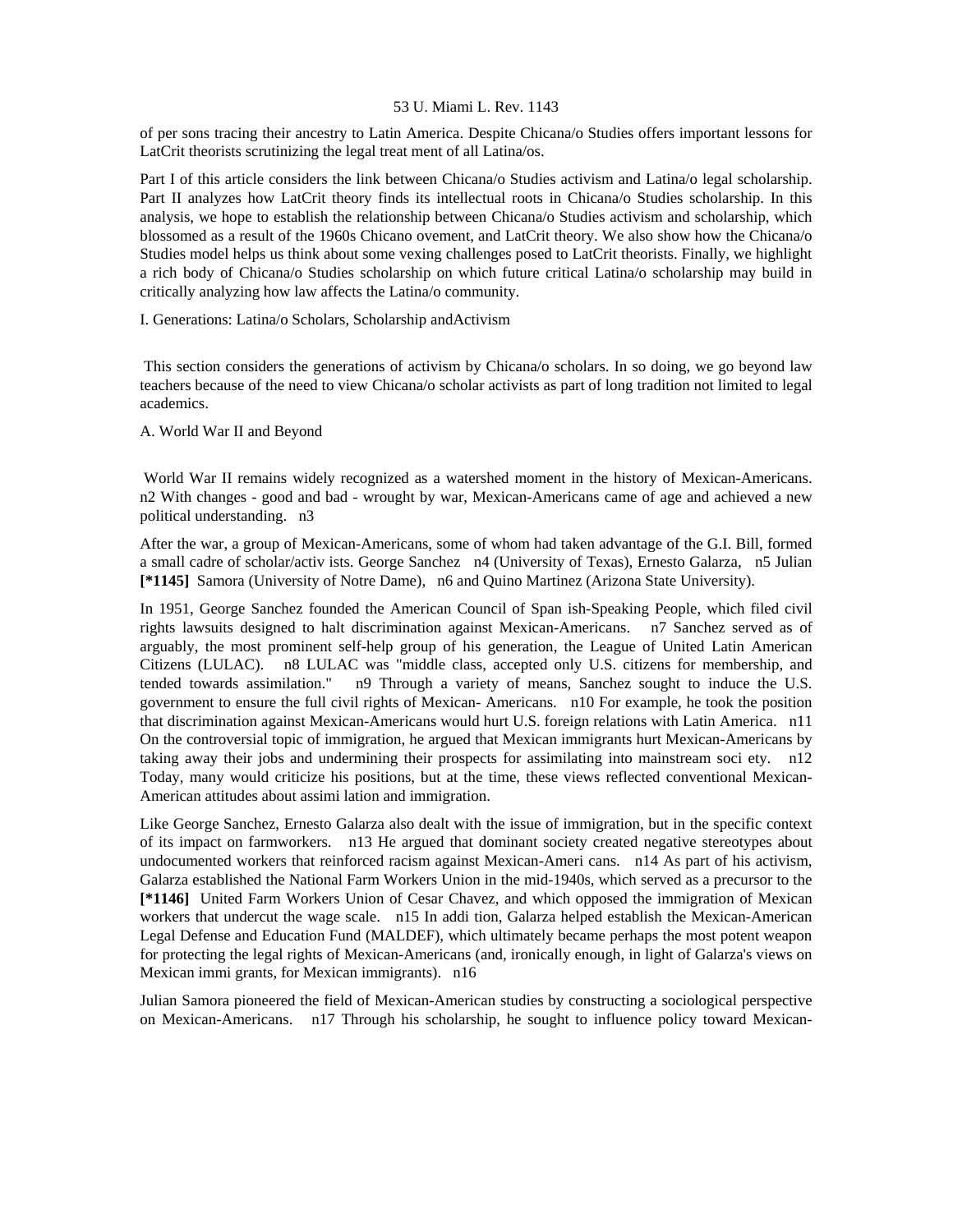Americans and improve their condition. As a scholar-activist, Samora helped found the Southwest Council of La Raza, an advocacy group supporting full civil rights for Mexican-Americans. n18

A specialist in historical linguistics, Quino Martinez actively sup ported a number of major Mexican-American community projects in Arizona. For example, he supported the Guadalupe Organization, an important activist group that advanced the interests of the Mexican- American community of Guadalupe, Arizona. n19 In addition, Martinez served as a mentor to the Chicana/o student activists at Arizona State University in the 1960s and 1970s.

Scholars of this generation generally believed that Mexican-Ameri cans should assimilate into the mainstream. Viewing undocumented labor as thwarting full integration of Mexican-Americans, they advo cated restrictive immigration laws. n20 Though these views are antitheti cal to today's Chicana/o Studies and LatCrit scholar activists, these pioneers understood that dominant society demanded assimilation as a prerequisite to Mexican-American membership. They also saw, more generally, the relationship between Mexican immigration and the domestic civil rights of the Mexican-American community.

This generation of scholar activists eventually learned that restric **[\*1147]** tive immigration laws and policies failed to help, and indeed adversely affected, the Mexican-American community. n21 For example, the U.S. government in 1954 embarked on "Operation Wetback" and deported many long-time U.S. residents, breaking up Mexican-American families, and resulting in U.S. citizens of Mexican ancestry leaving the country. n22 "The Mexican American community was affected because the campaign was aimed at only one racial group, which meant that the burden of proving one's citizenship fell totally upon people of Mexican descent. Those unable to present such proof were arrested and returned to Mex ico." n23 This experience caused Mexican-American scholar activists to reconsider their positions on immigration and assimilation. n24

# B. The Chicano Movement of the1960s

 Providing powerful leadership, the post-World War II generation of scholar activists made important contributions to the advancement of Mexican-American civil rights. They set the stage for Chicano activists of the 1960s and 1970s. Building on previous generations of Mexican- American activism and inspired by the civil rights and anti-war move ments, the farm worker movement in the west, and the efforts by Mexi can-Americans to recover land in New Mexico, activism grew in the 1960s among politicized Mexican-American communities throughout the United States. n25 Chicana/o youths voiced concerns with racial dis crimination, poor education, and the lack of equal opportunity. The Chi cana/o student movement saw Mexican-Americans dramatically walk out of schools throughout the southwest. Activists constructed a new "Chicano" self-identity, which represented an effort to redefine them selves by their own standards. As LatCrit theorists would later put it, they sought to "name [their] own reality." n26 Political leader Corky Gon zales's epic poem "I Am Joaquin" became the anthem for the Chicana/o **[\*1148]** movement and the effort to create a new identity. n27 The expression "Chicano," the core to the new self-identity, symbolized pride in Mexi can ancestry and traditions. "Long used as a slang or pejorative in- group reference to lower-class persons of Mexican descent, in the 1960s the term Chicano was adopted by young Mexican-Americans as an act of defiance and self-assertion and as an attempt to redefine themselves by criteria of their own choosing." n28

Chicana/o Studies also promoted the idea of "Chicanismo," which was then used by activists in establishing Mexican-American solidar ity. n29 The Chicano movement gave dignity to a positive self-identity, and helped redefine Mexican-American heritage as something to be proud, not ashamed of, as past generations had been. n30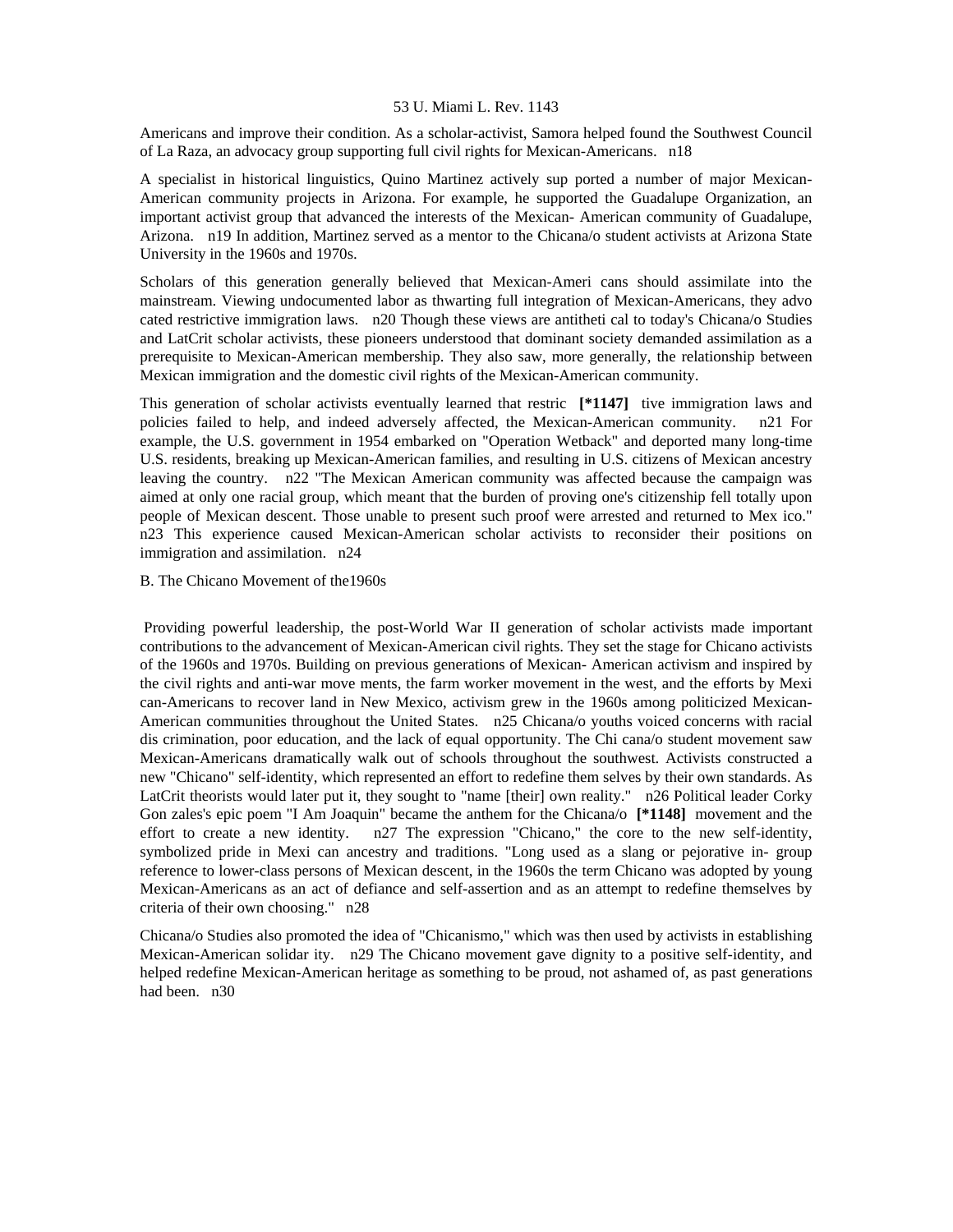With the goal of Chicana/o pride, activists drew up a "Spiritual Plan of Aztlan": a separatist vision of a Chicana/o homeland. n31 In set ting out this plan, they rejected assimilation into the mainstream on the ground that it reinforced subordination. n32

Activism was closely linked to Chicana/o Studies scholarship. Indeed, "the most visible vestige of the [Chicano movement] is to be found in academia in the many university Chicano studies programs and departments that exist throughout the Southwest." n33 Through Chicana/o Studies courses, many Mexican-Americans became aware of the signifi cance of the Treaty of Guadalupe Hidalgo to the subordinate status of Mexican-Americans. n34 Fernando Gomez explored how the Treaty of Guadalupe Hidalgo could be used to advance the civil rights of present- day Mexican-Americans. n35 Showing the link between scholarship and **[\*1149]** activism, Reies Lopez Tijerina relied heavily on the Treaty in his fight to reclaim land for persons of Mexican ancestry in New Mexico. n36

The important work of other Chicana/o Studies scholars had activist ends. A renowned activist, Rodolfo Acu<tild n>a developed new theo retical approaches for understanding the situation of Chicana/os and spe cifically argued that Chicana/os had been colonized by the United States in a way that parallels the colonization of third world countries. n37 In analyzing the intersection of race and class in Chicana/o subordination in the Southwest, Mario Barrera allowed Chicana/os to better understand the complexity of immigration law and the Mexican-American commu nity. n38 He also offered a new political theory of Chicana/os in the United States. n39

Chicanas also have been instrumental in creating a body of Chicana Studies scholarship. For example, Roxanne Dunbar Ortiz studied the history of Chicana/o resistance to loss of land in New Mexico. n40 In revi siting Chicana/o history, Vicki Ruiz documented the important activist role that Chicanas played and how they defied the stereotype that women of Mexican ancestry are passive. n41 Mary Romero studied the lives of Mexican-American women in the domestic service industry in the Southwest. n42 Most recently, Carla Trujillo has edited a book of scholarship on Chicana theory. n43

Besides political activism, the Chicana/o movement resulted in efforts to bring change through traditional means. The creation of the Mexican-American Legal Defense and Educational Fund (MALDEF) and the Southwest Voter Registration and Educational Project (SWVREP), are important examples. n44 SWVREP helped register new Mexican-American voters and facilitate political action. MALDEF has vindicated the rights of persons of Mexican ancestry in the legal process **[\*1150]** in cases such as White v. Regester, n45 a voting rights action, and Plyler v. Doe, n46 which protected the right of undocumented Mexican children to a public education. MALDEF also helped strike down California's Propo sition 187, which stripped public benefits from undocumented immigrants. n47

In sum, Chicano movement leaders combined activism with schol arship in fighting for land rights, educational reform, language rights, and equality. As Chicana/o Studies began to define itself, it produced new scholar activists. Chicana/o Studies began to serve as the place where people could learn their history and become "active" within the community.

C. Latina/o Legal Scholars, Scholarship andActivism

 Against this background of the Chicano movement, we encounter the Chicana/o law professors of the 1970s and early 1980s. As with the formation of Chicana/o Studies, student activists demanded for law schools to hire Latina/o law professors. n48 Among these first Chicana/o law professors are scholar activists, including but not limited to Leo Romero, n49 Cruz Reynoso, n50 and Richard Delgado. n51 For example, an early article by Delgado and Vicky Palacios argued that Mexican-Amer icans should be recognized as a "class" for purposes of bringing civil rights actions. n52 (Such "class" actions are most effective in bringing about structural reform.) An article by Romero, Delgado and Reynoso identified problems that Chicana/o students face in studying law, espe cially the cultural conflict faced by them in law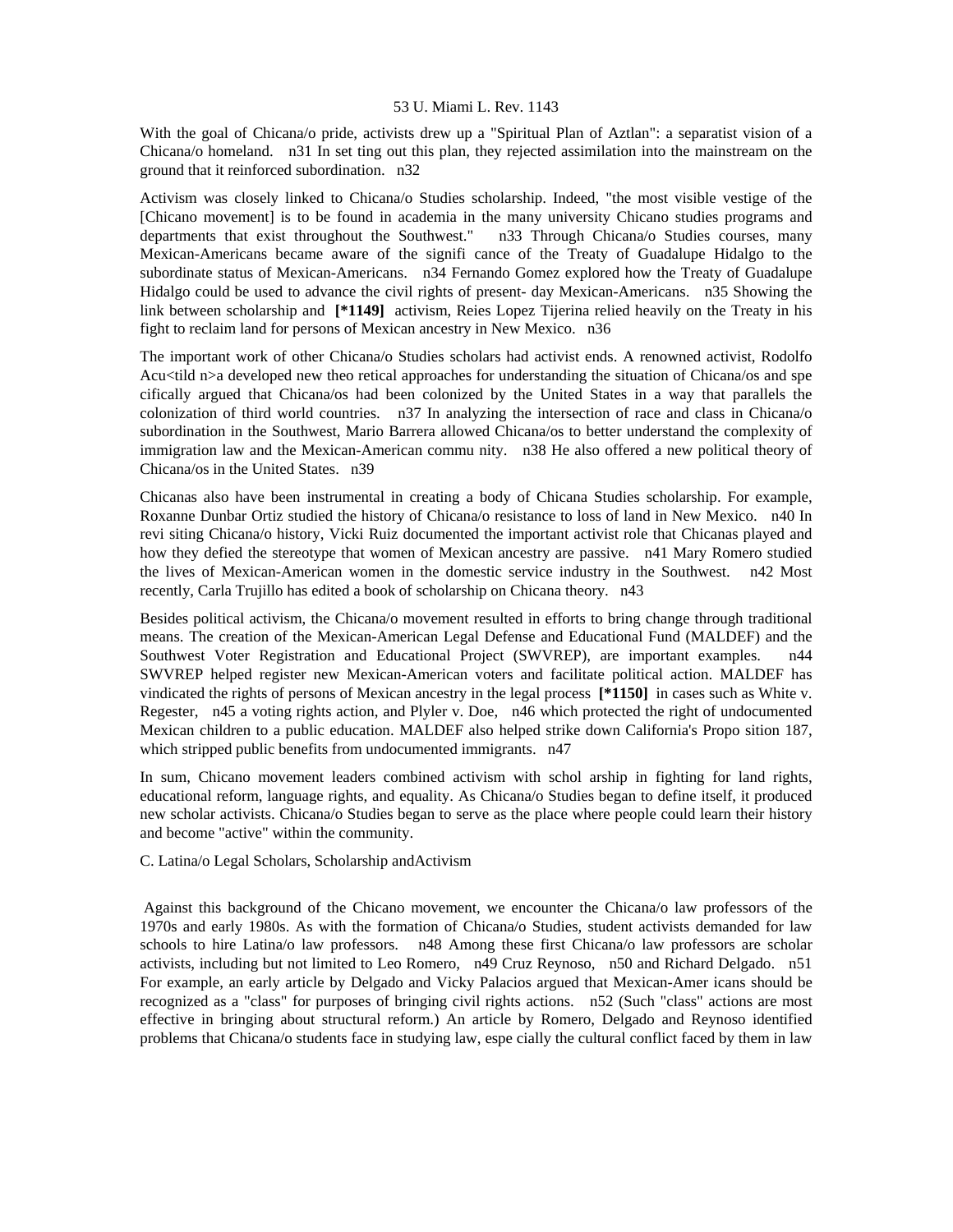school. n53 As scholar activists, they made concrete suggestions to make legal education more **[\*1151]**  hospitable for Chicana/s, including recommendations that law professors should analyze the racial interests at stake in legal rules to make law relevant to Chicana/s.

Another person who fits within this long history of Mexican-Amer ican scholar activists is Michael Olivas (roughly of this generation), con sidered to be the "Dean" of Latina/o law professors, who began teaching law in 1982. He pushed law schools to hire Latina/s and helped them gain tenure and promotion. When Olivas began teaching there were only 22 Latina/o law professors, n54 and, due in no small part to his efforts, there were 125 in the spring of 1998. n55 The first Latinas, includ ing Rachel Moran and Berta Hernandez, two prominent LatCrit scholars, joined the academy in the 1980s. To pressure law schools to increase the number of Latina/o law professors, Olivas, with the backing of the Hispanic National Bar Association, established the so-called "Dirty Dozen" list, i.e., a select list of law schools in areas with a significant Latina/o population but with no Latina/o faculty. The well-publicized list placed pressure on law faculties to hire Latinos/as; some schools did. n56 Olivas also conducted workshops for lawyers interested in law teaching at the annual Hispanic National Bar Association convention. Besides his activism in academia, Olivas helped establish a law student clinic to help Central American immigrant children detained by the Immigration and Naturalization Service in South Texas. n57

# **[\*1152]**

D. The Latina/o As Scholar Activist Continues with LatCritTheory.

 Activism generated Chicana/o studies. Activism created LatCrit Theory. Due to the hard work of activists, a critical mass of Latina/o legal scholars has been established. Critical Latina/o theory is the result. LatCrit has emphasized the need for connection between theory and practice. n58 This focus fits comfortably within a well-established tradi tion of Chicana/o scholar activists. For example, contending that "all legal scholarship is necessarily and fundamentally political," Frank Valdes has argued that LatCrit theorists must view themselves as activists. n59

More importantly, LatCrit theory has generated powerful perspec tives and analysis important for activists. For example, LatCrit theorists recognize that perhaps the key area for activists to focus on is cultural preservation and retention of language rights. n60 There is a long history in this country of attempted forced assimilation, such as the infamous "Americanization" programs in the 1920s designed to teach Mexican- Americans the values of Anglo Saxon society. n61 Interestingly, these efforts do not stop at our border. Thus, the North American Free Trade Agreement ("NAFTA") may be viewed as a way to "Americanize Mex ico." n62 The philosophical ideal of authenticity requires Latina/os to be true to that history. n63 For this reason, Chicanas/os suffer severely in attempting to assimilate. n64 Traumatic attempts to lose Spanish language skills and accents, for example, have injured Mexican-Americans. n65 **[\*1153]** Activists must resist the English-only movement that represents an effort to use the law to force abandonment of the Spanish language. Similarly, activists must resist those who contend that the immigration should be restricted because Latina/os fail to assimilate. n66

Similarly, society often treats Latina/os as foreigners, n67 which con tributes to the perception that they are racially and culturally different. Activists must combat this perception. Beyond this, LatCrit theorists have called us to recognize the importance of coalitions with other subordinated groups. n68 For example, Rachel Moran and Bill Piatt have urged African Americans and Latina/os to work together in order to pre serve remedial programs like affirmative action. n69

Careful study of school desegregation efforts by LatCrit scholars also have benefited activists. n70 Activists should promote a multicultural approach in areas like education and immigration. If, as Nathan Glazer has proclaimed, "we are all multiculturalists now," n71 it is time to work to realize that ideal.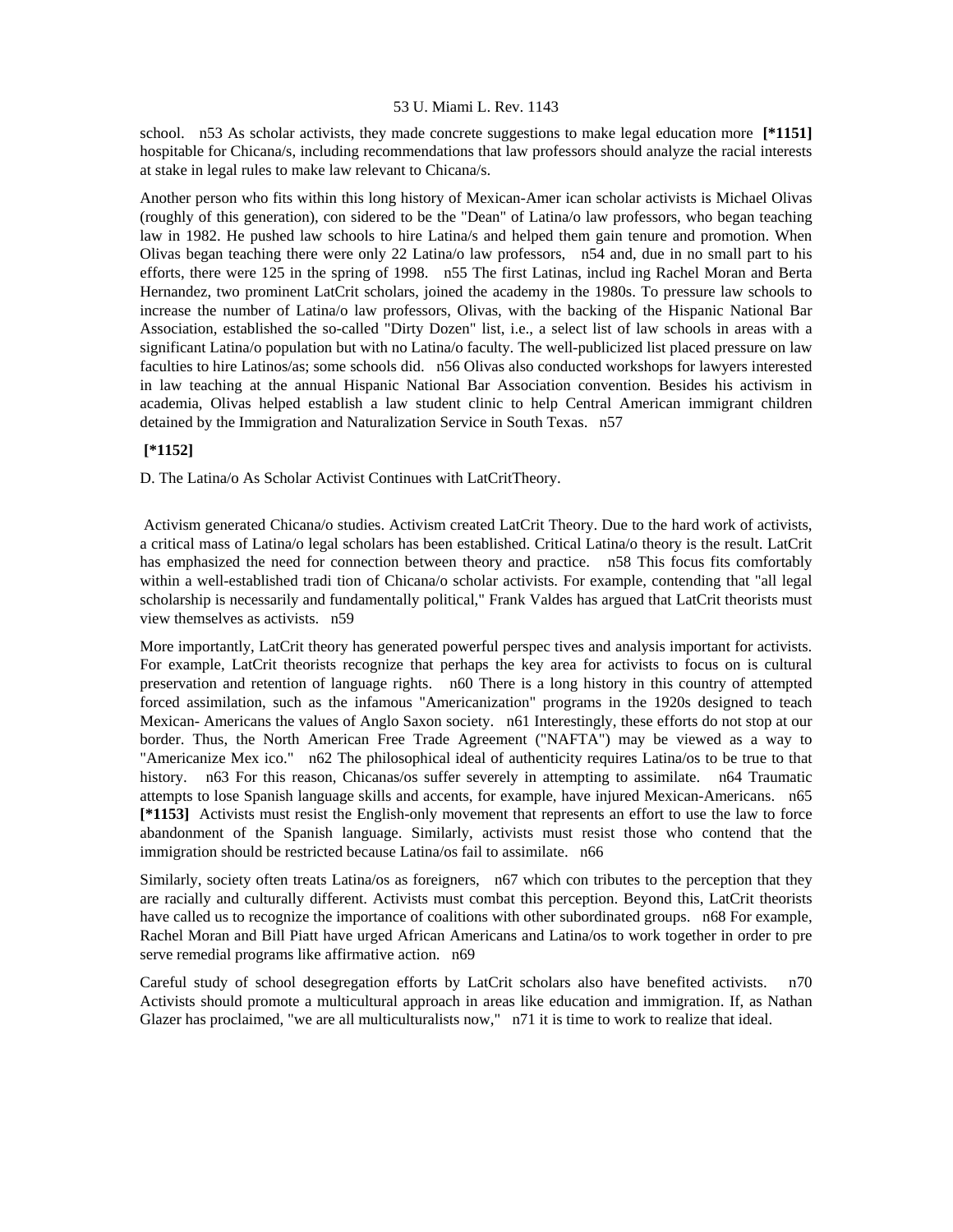LatCrit theorists also have noted that legal self-definition is impor tant. For example, the Mexican-American's legal definition as "white," while superficially appealing, may actually serve to allow for continued oppression of Mexican-Americans and create barriers to coalitions with other non-Whites. n72 As Chicanismo recognized, activists understand the importance of group self-definition and challenge how white definitions of Chicanismo may reinforce subordination.

In pursuing social change, we must not forget that, as LatCrit theo rists have emphasized, there are limits to the utility of litigation. Courts often exercise their discretion against Mexican-Americans. n73 Legal suc cess often does not translate into meaningful change. This suggests that **[\*1154]** activists need to supplement litigation efforts with political move ments. n74 A well-known success story in Chicana/o Studies circles illus trates this point. In successfully resisting an effort to segregate the public schools in Lemon Grove, California in the 1930s, Mexican- Americans combined political action with litigation. n75 More recently, the "Mothers of East Los Angeles," a group composed of Mexican American women, successfully organized to fight the placement of toxic waste sites through grassroots activism combined with litigation. n76 Chi cana/o Studies and LatCrit activism is inextricably linked to scholarship. The next section analyzes this relationship.

II. Chicana/o Studies and the Emergence of Critical Latina/o LegalScholarship

 Critical Latina/o theory, the subject of five symposia in the last couple of years, n77 represents the first sustained critical consideration of legal issues of particular significance to the Latina/o community. The development of LatCrit scholarship is attributable in no small part to the new generation of Latina/o legal scholars. This new generation has focused on issues of particular concern to the Latina/o community, and has contributed a growing body of scholarship on Latina/o legal issues. The group added to the relatively small body of scholarship that previ ously existed on issues such as the impact of the immigration laws on the Latina/o community, national origin discrimination against persons of Latin American ancestry, and language discrimination. This new scholarship has been long in coming. For example, not until the 1970s did Latina/o scholars analyze the fundamental question whether Mexi can-Americans might be able to bring class action, an important tool in civil rights litigation. n78

Much of this new Latina/o scholarship is "critical." How could you be Latina/o in the United States and look at the status quo on certain legal issues important to the Latina/o community and not be critical? **[\*1155]** Even some deeply conservative Mexican-Americans, for the most part disowned by Chicana/o activists, are critical of how this society treats Mexican-Americans. Linda Chavez has expressed concern with the anti- Mexican undercurrent to the immigration debate in the 1990s. n79 Richard Rodriguez and Ruben Navarette are critical of how Mexican-Americans have been treated in the United States. n80

Latina/o legal scholarship has responded to the perceived need to study specific issues of particular relevance to Latina/os that have not been squarely addressed in the civil rights scholarship, including Critical Race Theory. To address these issues, LatCrit theorists must grapple with some difficult questions. In doing so, we should look to the teach ings of our Chicana/o Studies predecessors.

A. The Need for a Distinctive Chicana/o LegalScholarship

 LatCrit scholars have begun to address internal issues, namely the deep diversity within the pan-Latino community. n81 Far from homogene ous, Latina/os are a "community of different communities." n82 There are differences among many Latina/os in terms of national origin, ancestry, language, skills, immigration status, class, skin color and physical appearance, "race" (as that term is traditionally used), and other charac teristics. At the same time, there are many commonalities to the Latina/o experience in this country, including discrimination, perpetual treat ment as foreigners, and devaluation of culture and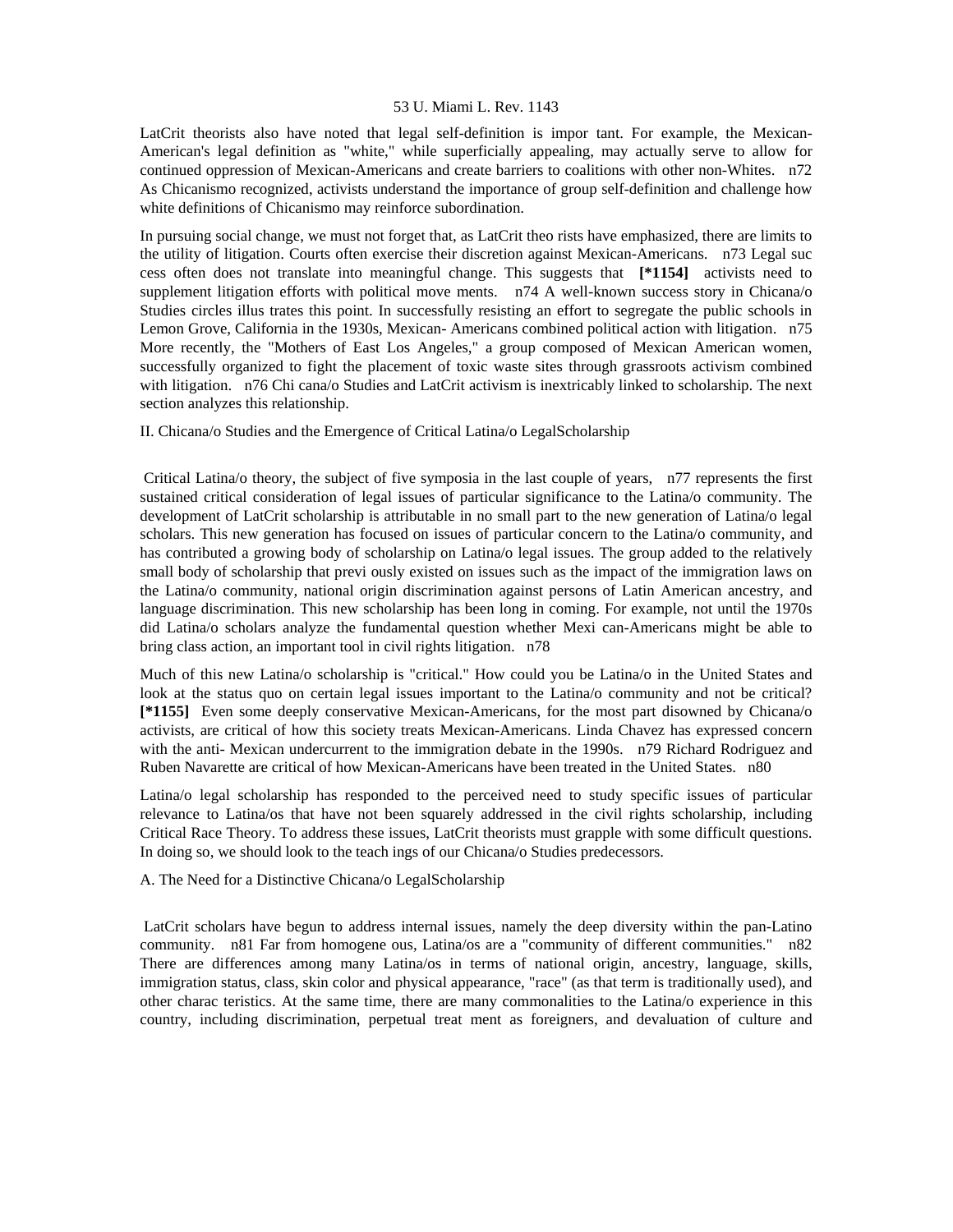language. Latina/os thus face the difficult task of focusing on commonality while recogniz ing difference. n83

Though important to emphasize commonality to build community, each national origin sub-group of the Latina/o community must be afforded the space to critically study its specific history in the United States. For example, Mexican-Americans in the Southwest have a dis tinctly different experience in this country than other Latina/o groups, such as Cubans and Puerto Ricans. n84 This history has been explored in **[\*1156]** the Chicana/o Studies scholarship, which has focused on the Chicana/o experience in the United States as opposed to the experiences of other sub-groups of the greater Latina/o community. Nor are the experiences of all persons of Mexican ancestry in the United States identical. Mexi can-Americans and Mexican immigrants live different lives. Tension, as suggested by some early Chicana/o scholars' views on immigration, n85 exists between these groups. n86

The different experiences necessarily affect scholarly inquiry. Mexican-Americans must be permitted to explore their own histories and analyze how the law has operated to reinforce their subordination. Some LatCrit theorists have embarked on the study of the Mexican- American experience. n87 Mexican-Americans indeed may have a distinc tive "voice" in analyzing issues concerning the Mexican-American experience in the United States. n88

Some of the differences of perspective were brought out at a con ference in 1998 marking the 150th anniversary of the Treaty of Guadalupe Hidalgo, which ended the United States-Mexican War in 1848. n89 Divisions of opinion between leading Chicana/o Scholars in the United States and scholars from Mexico, including the prominent Mexi can intellectual Jorge Casta<tild n>eda, became evident. Chicana/o scholars, including Rudy Acu<tild n>a, pointedly accused the Mexican intellectuals of not being even remotely concerned with the status of Chicano/os in the United States. The Chicana/o Studies experience suggests that LatCrit Theory should encourage - or, at a minimum, should not discourage - distinctive scholarly inquiry into the histories and realities of subordina tion of Chicana/os. This study should not be considered as a threat to Latina/o unity but should be viewed as essential to a full understanding of racial subordination in the United States. One interesting aspect of **[\*1157]** this development is that Chicana/o Studies has been consciously nation alistic in outlook. It has focused exclusively on the Chicana/o experi ence, not that of other Latina/o groups. Premised on inclusiveness, LatCrit theory, however, generally has considered issues common to the greater Latina/o community. The focus of Chicana/o Studies has pro duced fruitful scholarship, but may be limited in its ability to assist in the building of political coalitions among all Latina/os. LatCrit theory strives to build pan-Latina/o community. Ultimately, Chicana/o Studies and LatCrit theory may move in opposite directions - with Chicana/o Studies becoming more inclusive n90 and LatCrit theory allowing for focused inquiry when appropriate.

# B. LatCrit Theory and Other Civil RightsScholarship

 One controversial question is how does Latina/o legal scholarship fit into other civil rights scholarship. Some have viewed LatCrit theory as a challenge to the traditional black-white binary view of civil rights in the United States. n91 This does not mean that various minority groups must engage in a race for the bottom to show that they suffered the most discrimination or that coalition-building is not possible. As Professor Angela Harris has outlined the argument, the African American experi ence in the United States, marked by the brutality of forced migration and chattel slavery, may well be exceptional to that of other groups. n92 Assuming this to be true, there remains room to analyze the Latina/o experience with discrimination in the United States. Indeed, the oppres sion of all racial groups - - Asian Americans, Native Americans, and Latina/os, as well as African Americans - - deserve study. The various groups have been oppressed in different, though often similar ways. These historical experiences all deserve serious scholarly attention. n93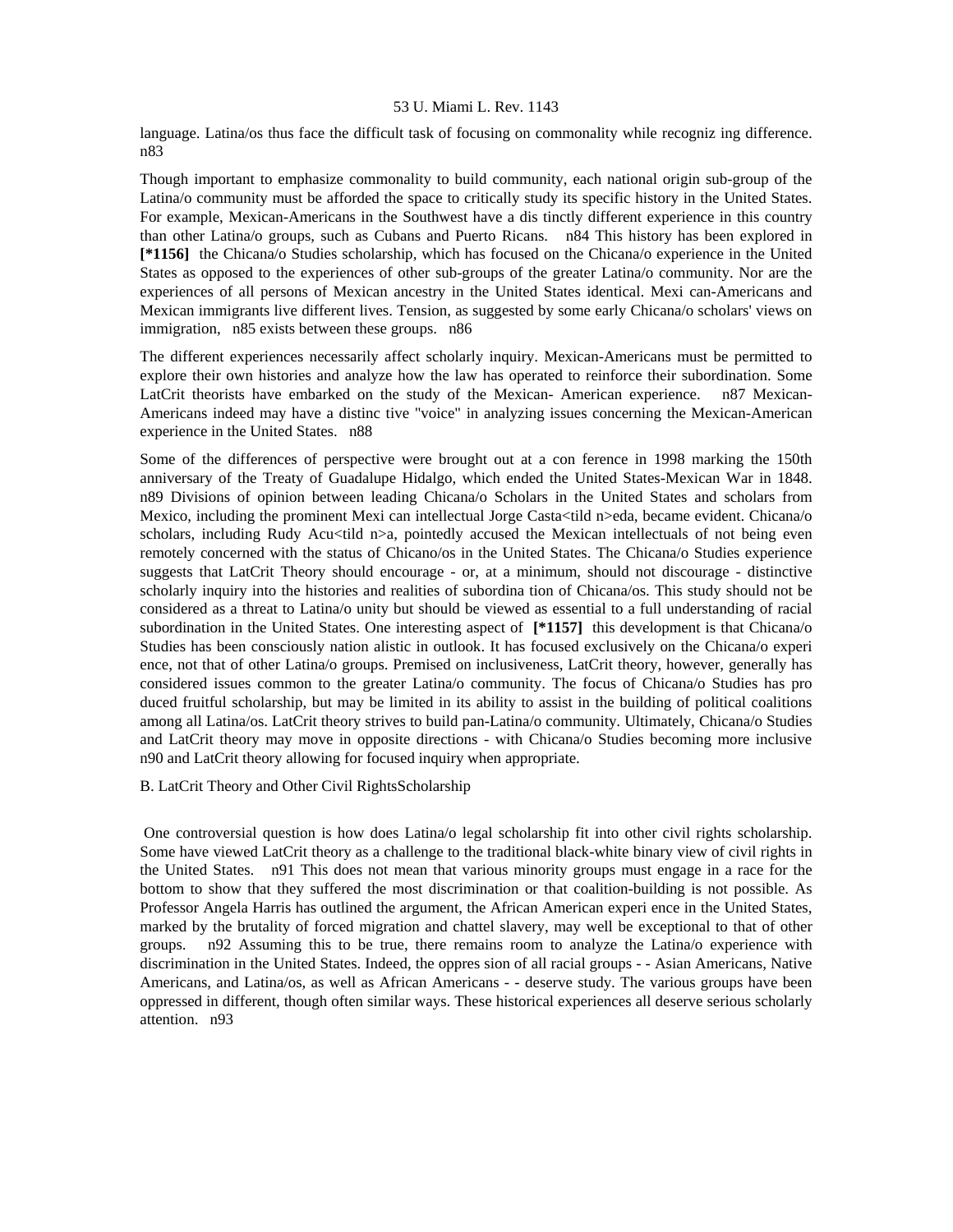**[\*1158]** This approach to the study of racial subordination is not a novel idea on university campuses (though they have been subject to attack at various times). n94 It was an implicit if not explicit understanding in the 1960s and 1970s as African American Studies, Asian American Studies, Chicana/o Studies, Native American Studies, and Ethnic Studies schol arship blossomed and flourished. Each of these fields studied issues of special concern to particular minority communities. Each has made, and continues to make, valuable contributions to the understanding of racial subordination in the United States. We have outlined some of the important contributions of Chicana/o Studies scholars. Scholars like Michael Omi and Ron Takaki have offered important insights from an Asian American perspective. n95 Kwami Anthony Appiah, Henry Louis Gates, and Cornel West have explored the place of African Americans in the modern United States. n96 Native American Studies scholars also have added to the race discourse. n97 Moreover, scholars in these disciplines generally have engaged in respectful dialogue about the intricacies of racial subordination. Realizing the need for separate investigation of the experiences of different racial groups, these scholars recognized com monality while respecting difference.

A multifaceted approach is warranted by the need to look at the whole of racial discrimination and subordination. n98 The various forms of racial subordination in the United States are related. As philosophers put it, the "web of belief" requires a study of all these groups. n99 Conse quently, LatCrit theory should not be seen as a challenge to Critical Race Theory ("CRT") but viewed as building on its achievements while **[\*1159]** moving in an independent direction to shed additional light on the racial subordination of Latina/os.

The study of language rights, immigration, and citizenship issues - all central to the Latina/o experience in the United States - had not been focused upon by CRT. Consequently, the unexplored questions deserved the scrutiny offered by LatCrit theorists. Indeed, Latina/o sub ordination, and racial oppression generally, cannot be fully understood without consideration of these important issues.

Such an analysis becomes apparent when one considers how inter ethnic conflict allows for minority groups to be pitted against one another, which can be seen in the African American, Korean American, and Latina/o conflict in South Central Los Angeles. n100 Similar episodes occurred last century when African Americans interests were pitted against those of Chinese immigrants. n101 Similarly, race relations in Texas cannot be fully understood unless we consider the history of sub ordination of African Americans, Mexican-Americans, and poor whites in the state. n102 Today, we see various minority groups at odds on the issue of affirmative action. n103 Only through analyzing the historical experiences of each minority can we fully understand the whole of racial subordination.

C. The Need to Look to Chicana/o StudiesScholarship

 In analyzing issues of particular importance to the Latina/o commu nity, we should learn from the rich body of Chicana/o Studies scholar ship. It is presumptuous of legal scholars to believe that we are the first to consider the issues of particular importance to Latina/os. The well- developed body of Chicana/o scholarship is the first generation of schol arship in the area. Critical Race Theorists emphasize the need for inter **[\*1160]** disciplinary discourse. n104 Accordingly, it behooves us to consider the foundational scholarship analyzing issues of importance to the Chicana/o community. While the first generation of scholars included people like Julian Samora, Ernesto Galarza, and George Sanchez, n105 the next generation included scholar activists like Rodolfo Acu<tild n>a, n106 author of the classic Occupied America, and Mario Barrera. n107 The latest genera tion includes too many prominent Chicana/o scholars to name. None of this is meant to suggest that we should limit our scrutiny to Chicana/o studies scholarship. A body of Chicana/o history, sociology, and other social science warrants our consideration.

To offer a concrete example of the wealth of literature for explora tion by Chicana/o legal scholars, we include as an appendix to this arti cle a bibliography of Chicana/o history compiled by Dennis Valdez, a Chicano Studies Professor at the University of Minnesota. n108 This bibli ography offers a sample of the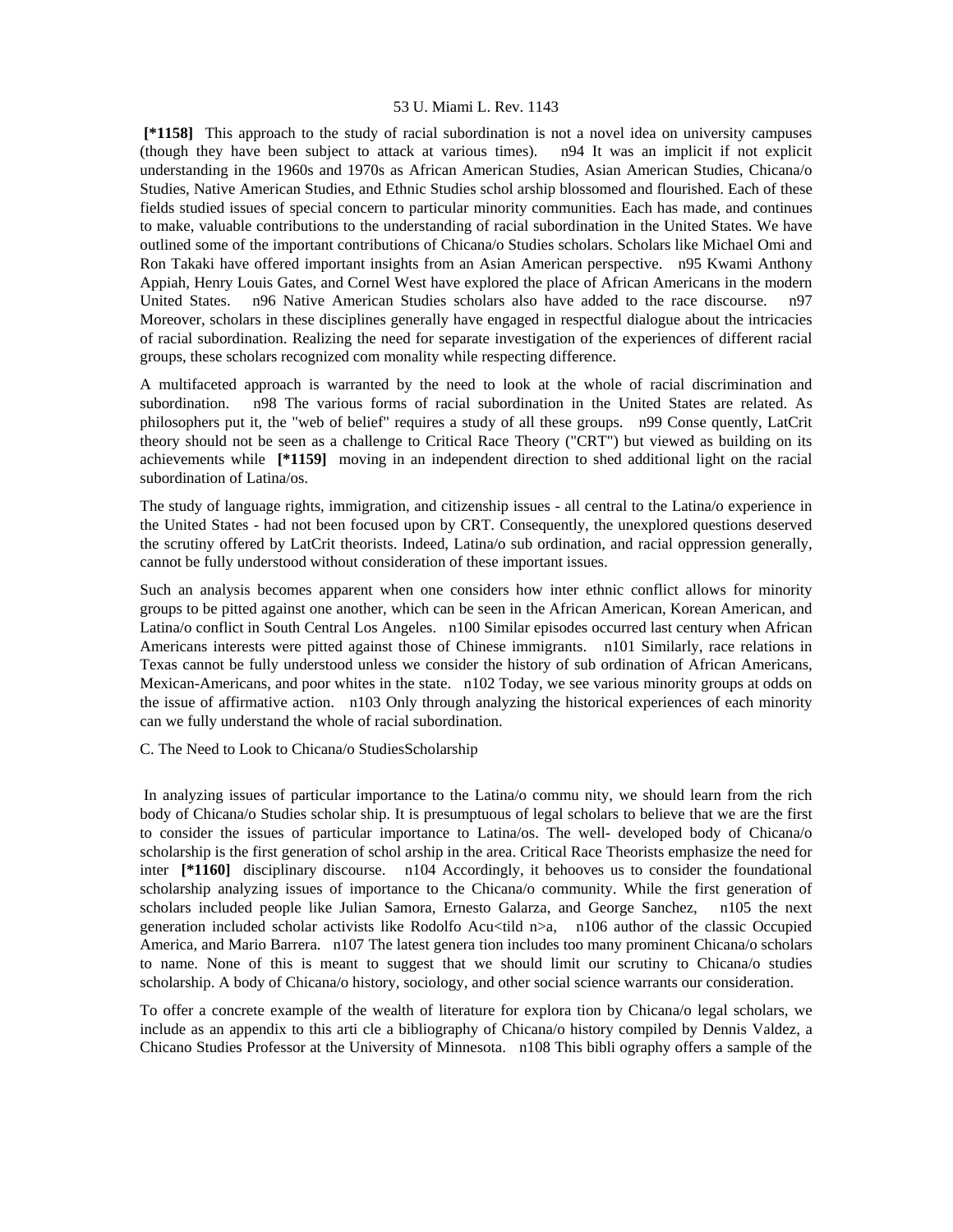rich body of literature available to those interested in serious study of Chicana/os in the United States. Put sim ply, Latina/o legal scholars should learn from and build upon this rich body of scholarship. In analyzing these difficult issues of race and class in the United States, we should build on the generations of thought, rather than ignore them. Moreover, with legal training, law professors have what economists might call a "comparative advantage" in analyz ing legal history. Legal skills prove invaluable in analyzing the history and development of law and how it has been used to subordinate Latina/os. Historian Richard Griswold Del Castillo wrote a fine book analyzing the court decisions dealing with the enforcement (or lack thereof) of the Treaty of Guadalupe Hidalgo. n109 Law professors have much to add to his study. The dispossession of Chicanos from the land was done through a variety of legal (and illegal) mechanisms. Though some of this work has been done, n110 much remains. Similarly, important work has been done in recent years analyzing desegregation efforts in the pub lic schools involving Mexican-Americans. n111 The intricacies of school **[\*1161]** desegregation litigation gain much from a lawyer's eye.

Immigration is another area in which legal skills allow for critical analysis. The U.S. immigration laws are incredibly complex, with many discriminatory impacts obscured by technical detail. In addition, enforcement of the laws often is discriminatory, even if the letter of the law is not. This suggests that work with others trained in other academic fields might help, as they have, in analyzing how the law on the books differs from the law in practice. n112

While Latina/o law professors may apply legal training to the anal ysis of Chicana/o history, we must take care not to overlook broader political and social meanings of the events that Chicana/o Studies activ ists have identified. For example, while adding to the insights of Chi cana/o historians about the Treaty of Guadalupe Hidalgo ("the Treaty"), n113 law professors should not be oblivious to the larger politi cally important aspects of the Treaty. n114 The hope symbolized by the Treaty mobilized a generation of Chicana/os to move for social change. It allowed activists like Reies Lopez Tijerina to rally New Mexicans to organize a potent political force. The Treaty has been a centerpiece of Chicana/o Studies on university campuses across the nation, one of the semi-permanent sites of focus on issues of importance to Chicana/os. It would be short-sighted for formalistic lawyers to focus on technicalities of the law and miss the broader political-social impacts of the Treaty of Guadalupe Hidalgo. n115

#### Conclusion

 This article has outlined the relationship between the tradition of Chicana/o Studies activism and scholarship and the LatCrit movement. The roots of LatCrit theory can be found in Chicana/o Studies activism and scholarship. This article hopefully will encourage Latina/o legal scholars to consider this rich body of literature. The existence of Chi cana/o scholarship provides valuable lessons for LatCrit theorists. Space exists for analysis of the experiences of various national origin groups **[\*1162]** that comprise the umbrella Latina/o community. In addition, the ability of Chicana/o Studies to co-exist with other allied disciplines analyzing issues of race, including African American Studies, Asian American Studies, Ethnic Studies and Native American Studies, suggests that it is not inconsistent for different groups with similar goals to explore the specific intricacies of their histories. Only through the study of the his tory of each minority group will we be able to understand the whole of racial subordination in the United States.

A similar analysis applies to LatCrit theory. Critical Race Theory and LatCrit theory can work together to study the intricacies of racial oppression. Moreover, in analyzing the place of Latina/os in the United States, we must understand that not all Latina/os are created equal. Dif ferent Latina/o national origin groups have had different experiences. To fully understand the whole, we must look at the various parts. Con sequently, the Mexican, Cuban, Puerto Rican, and other experiences must be dissected and analyzed individually. Only then will we have a fuller understanding of Latina/o subordination in this country.

# **[\*1163]**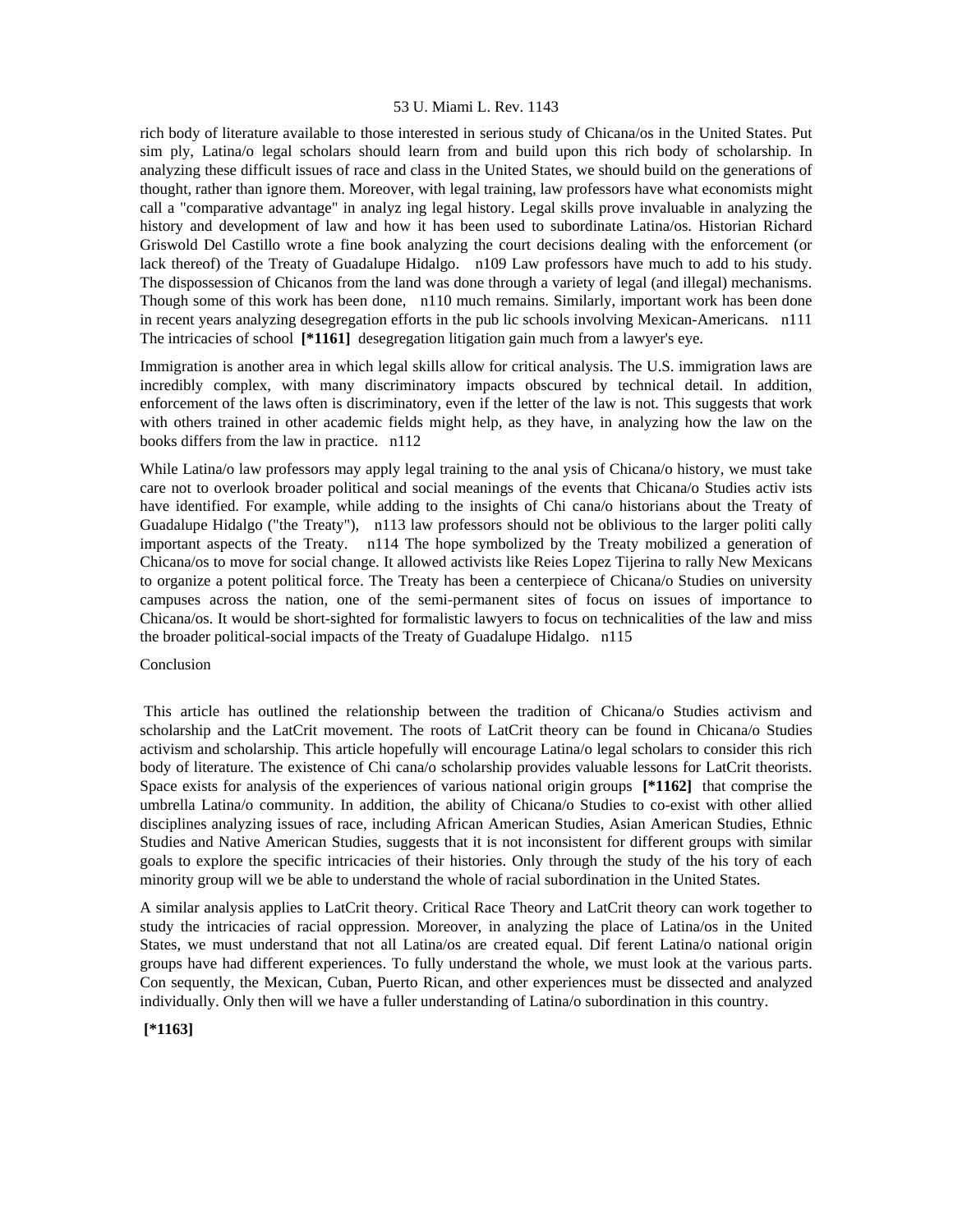Appendix

A Bibliography of Chicana/o History Compiled by Professor Dennis Valdes, Chicano Studies University ofMinnesota

Acu<tild n>a, Rodolfo, A Community Under Seige: A Chronicle of Chicanos East of the Los Angeles River, 1945-1975 (Los Angeles: CSRC, 1984).

Acu<tild n>a, Rodolfo, Anything But Mexican: Chicanos in Contemp orary Los Angeles (London and New York: Verso, 1996).

Acu<tild n>a, Rodolfo, Occupied America: A History of Chicanos (New York: Harper and Row, 3d. ed. 1988).

Allsup, Carl, The American G.I. Forum: Origins and Evolution (Austin: UT Center for Mexican American Studies, 1982).

Almaguer, Tomas, Racial Fault Lines: The Historical Origins of White Supremacy in California (Berkeley, Los Angeles and London: University of California Press, 1994).

Almaraz, Felix D., Jr., The San Antonio Missions and Their Sy stem of Land Tenure (Austin: University of Texas Press, 1989).

Alonzo, Armando, Tejano Legacy: Rancheros and Settlers in South Texas, 1734-1900 (Albuquerque, NM: University of New Mexico Press, 1998).

Anders, Evan, Boss Rule in South Texas: The Progressive Era (Austin: University of Texas Press, 1982).

Arroyo, Luis, & Antonio Rios-Bustamante, Cinco de Mayo: Sy mbol of National Self Determination (Encino: Floricanto Press, 1991).

Ball, Larry D., Elfego Baca (El Paso, TX: Texas Western Press, 1992).

Bannon, John Francis, The Spanish Borderlands Frontier, 1513- 1821 (Albuquerque: University of New Mexico Press, 1974).

Balderrama, Francisco, In Defense of La Raza: The Los Ang eles Mexican Consulate and the Mexican Community, 1929 to 1936 (Tucson: University of Arizona Press, 1982).

Balderrama, Francisco, & Raymond Rodriguez, Decade of Betrayal: Mexican Repatriation in the 1930s (Albuquerque: University of New Mexico Press, 1995).

Barger, W. K., & Ernesto Reza, The Farm Labor Movement in the Midwest: Social Change and Adaptation Among Migrant Farmworkers (Austin: University of Texas Press, 1993).

Barrera, Mario, Race and Class in the Southwest: A Theory of **[\*1164]** Racial Inequality (Notre Dame: University of Notre Dame Press, 1979).

Barrera, Mario, Beyond Aztlan: Ethnic Autonomy in Compar ative Perspective (New York: Praeger, 1988).

Baxter, John O., Las Carneradas: Sheep Trade in New Mexico, 1799-1860 (Albuquerque: University of New Mexico Press, 1987).

Baxter, John O., Dividing New Mexico's Waters, 1700-1912 (Albuquerque: University of New Mexico Press, 1997).

Blackwelder, Julia Kirk, Women of the Depression: Caste & Culture in San Antonio, 1929-1939 (College Station: Texas A&M University Press, 1984).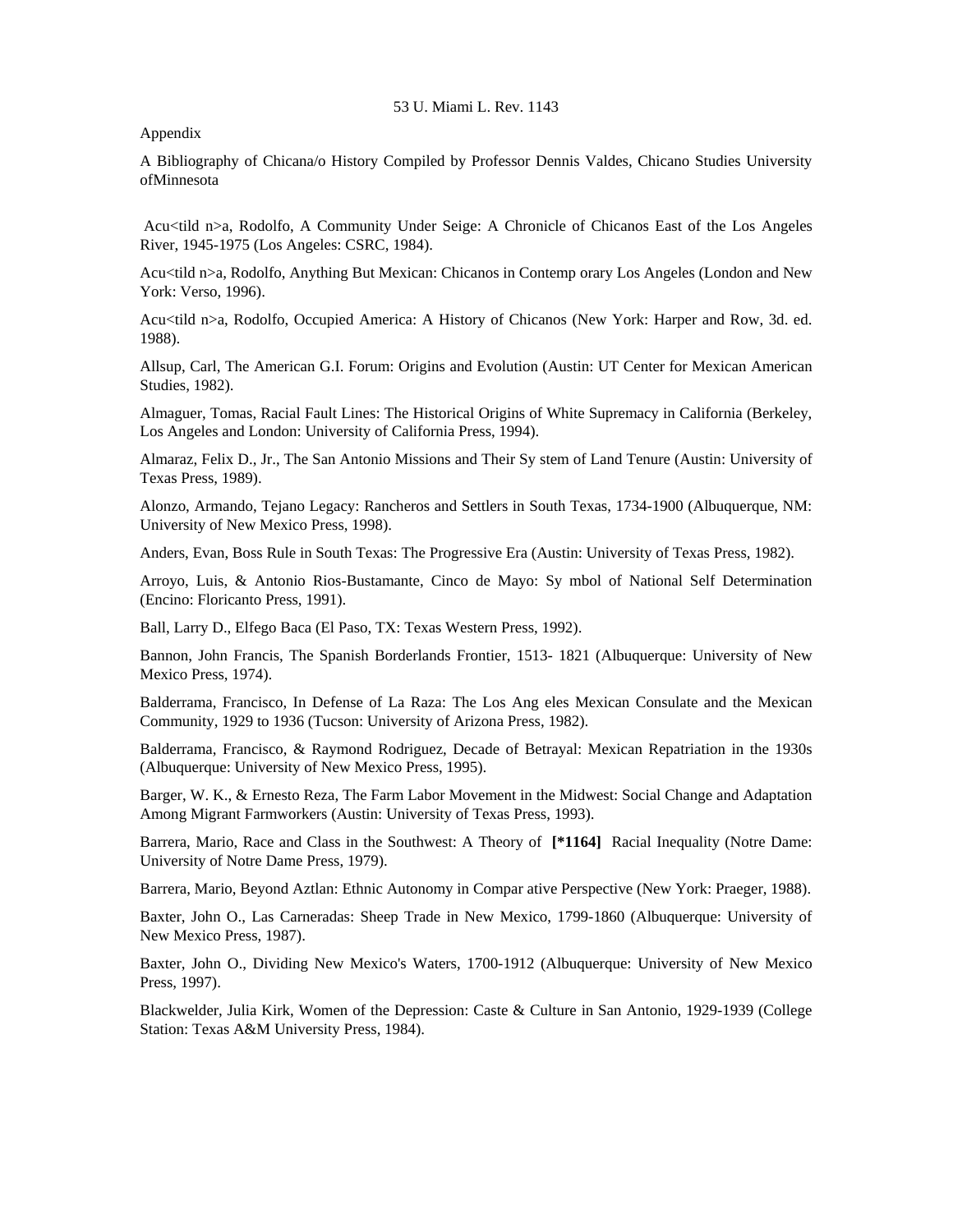Blawis, Patricia Bell, Tijerina and the Land Grants (New York: International Publishers, 1971).

Boyle, Susan Calafate, Los Capitalistas: Hispano Merchants and the Santa Fe Trade (Albuquerque: University of New Mex ico Press, 1997).

Brackenridge, R. Douglas, & Francis O. Garcia-Trejo, Iglesia Presbiteriana: A History of Presbyterians and Mexican Americans in the Southwest (San Antonio: Trinity University Press, 1974).

Brear, Holly Beachley, Inherit the Alamo: Myth and Ritual at an American Shrine. (Austin: University of Texas Press, 1995).

Briggs, Charles I. and John R. Van Ness, Land, Water, and Cu lture: New Perspectives on Hispanic Land Grants (Albuquer que, NM: University of New Mexico Press, 1987).

Broyles-Gonzalez, Yolanda, El Teatro Compesino: Theater in the Chicano Movement (Austin: University of Texas Press, 1994).

Buss, Frances Leeper, Forged Under the Sun/Fojada Bajo el Sol: The Life of Maria Elena Lucas (Ann Arbor: University of Michigan Press, 1993).

Cabello-Argando<tild n>a, Roberto, Brief History of Cinco de Mayo Floricanto Press Series: Nuestra Historia Monograph No. 6 (Encino: Floricanto Press, 1993).

Cabello-Argando<tild n>a, Roberto, Cinco de Mayo: A Symbol of Mexican Resistance Floricanto Press Series: Nuestra Historia Monograph No. 3 (Encino: Floricanto Press, 1992).

Calafe Boyle, Los Capitalistas: Hispano Merchants on the Santa Fe Trail (Albuquerque: University of New Mexico Press, 1997).

Camarillo, Albert, Chicanos in a Changing Society: From Mex ican Pueblos to American Barrios in Santa Barbara and **[\*1165]** Southern California, 1848-1930 (Harvard: Cambridge Univer sity Press, 1979).

Camarillo, Albert, Chicanos in California: A History of Mex ican Americans in California (San Francisco: Boyd and Fraser, 1984).

Cardoso, Lawrence A., Mexican Emigration to the United States 1897-1931 (Tucson: University of Arizona Press, 1980).

Carlson, Alvar W., The Spanish-American Homeland: Four Ce nturies in New Mexico's Rio Arriba (Baltimore: Johns Hopkins University Press, 1990).

Chavez, John R., The Lost Land: The Chicano Image of the Southwest (Albuquerque: University of New Mexico Press, 1984).

Chipman, Donald E., Spanish Texas, 1521-1821 (Austin: University of Texas Press, 1992).

Clements, Jane Monday & Betty Bailey Colley, Voices from the Wild Horse Desert: The Vaquero Families of the King and Kenedy Ranches (Austin: University of Texas Press, 1997).

Colligan, John B., The Juan Paez Hurtado Expedition of 1695: Fraud in Recruiting Colonists for New Mexico (Albuquer que: University of New Mexico Press, 1995).

Cutter, Charles R., The Legal Culture of Northern New Spain 1700-1810 (Albuquerque: University of New Mexico Press, 194-

Cutter, Charles R., The Protector de Indios in Colonial New Mexico (Albuquerque: University of New Mexico Press, 1986).

Daniel, Clete, Chicano Workers and the Politics of Fairness: The FEPC in the Southwest, 1941-1945 (Austin: University of Texas Press, 1991).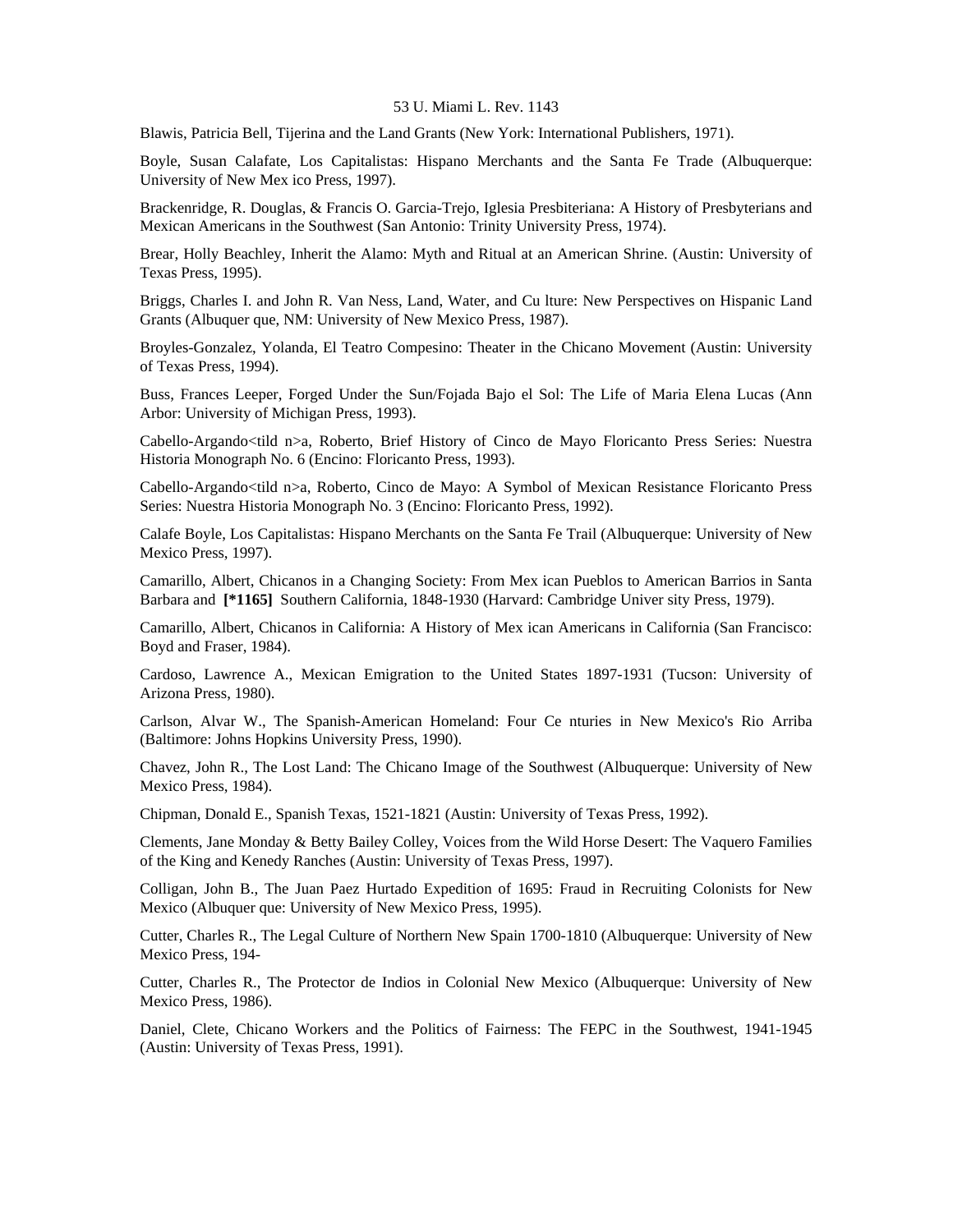Davis, Marilyn P., Mexican Voices/American Dreams: An Oral History of Mexican Immigration to the United States (New York: Henry Holt, 1990).

DeBuys, William, & Alex Harris, River of Traps: A Village Life (Albuquerque: University of New Mexico Press, 1990).

De la Teja, Jesus F., San Antonio de Bexar: A Community on New Spain's Northern Frontier (Albuquerque: University of New Mexico Press, 1995).

De la Torre, Adela & Beatriz M. Pesquera, Building With Our Hands: New Directions in Chicana Studies (Berkeley: Univer sity of California Press, 1993).

DeLeon, Arnoldo, Benavides: The Town and Its Founder (Bena vides, Texas, 1980).

DeLeon, Arnoldo, Ethnicity in the Sunbelt: a History of Mex **[\*1166]** ican Americans in Houston (Houston: Mexican American Stud ies Program, University of Houston, 1989).

DeLeon, Arnoldo, Mexican Americans in Texas: A Brief History (Arlington Heights, Illinois: H. Davison, 1993).

DeLeon, Arnoldo, The Tejano Community, 1836-1900 (Albuquer que: University of New Mexico Press, 1982).

DeLeon, Arnoldo, They Called Them Greasers: Anglo Att itudes Toward Mexicans in Texas, 1821-1900 (Austin: Univer sity of Texas Press, 1983).

DeLeon, Arnoldo, & Kenneth L. Stewart, Tejanos and the Nu mbers Game: A Socio-Historic Interpretation from the Fe deral Censuses, 1850-1900 (Albuquerque: University of New Mexico Press, 1989).

Del Castillo, Adelaida R., Between Borders: Essays on Mex icana/Chicana History (Encino, CA: Floricanto Press, 1990).

Delgado, Hector L., New Immigrants, Old Unions: Organizing Undocumented Workers in Los Angeles (Philadelphia: Temple University Press, 1993).

Deutsch, Sarah, No Separate Refuge: Culture, Class and Ge nder on an Anglo-Hispanic Frontier in the American Sout hwest, 1880-1940 (New York: Oxford University Press, 1987).

Dobyns, Henry F., Spanish Colonial Tucson (Tucson, AZ: Univer sity of Arizona Press, 1976).

Dolan, Jay, & Gilberto M. Hinojosa, eds., Mexican Americans and the Catholic Church, 1900-1965 (Notre Dame: University of Notre Dame Press, 1995).

Donato, Ruben, The Other Struggle for Equal Schools: Mex ican Americans During the Civil Rights Era (Ithaca, NY: State University of New York Press, 1997).

DuBois, Ellen Carol, & Vicki L. Ruiz, eds., Unequal Sisters: A Multicultural Reader in U.S. Women's History (New York and London: Routledge, 1990).

Dunbar Ortiz, Roxanne, Roots of Resistance: Land Tenure in New Mexico, 1680-1980 (Los Angeles: UCLA Chicano Studies Research Center, 1980).

Ebright, Malcolm, Land Grants and Lawsuits in Northern New Mexico (Albuquerque: University of New Mexico Press, 1994).

Foley, Douglas E., From Peones to Politicos: Ethnic Relations in a South Texas Town, 1900-1977 (Austin: UT Center for Mex ican American Studies, 1977).

Foley, Neil, The White Scourge: Mexicans, Blacks and Poor Whites in the Cotton Culture of Central Texas (Berkeley: University of California Press, 1997).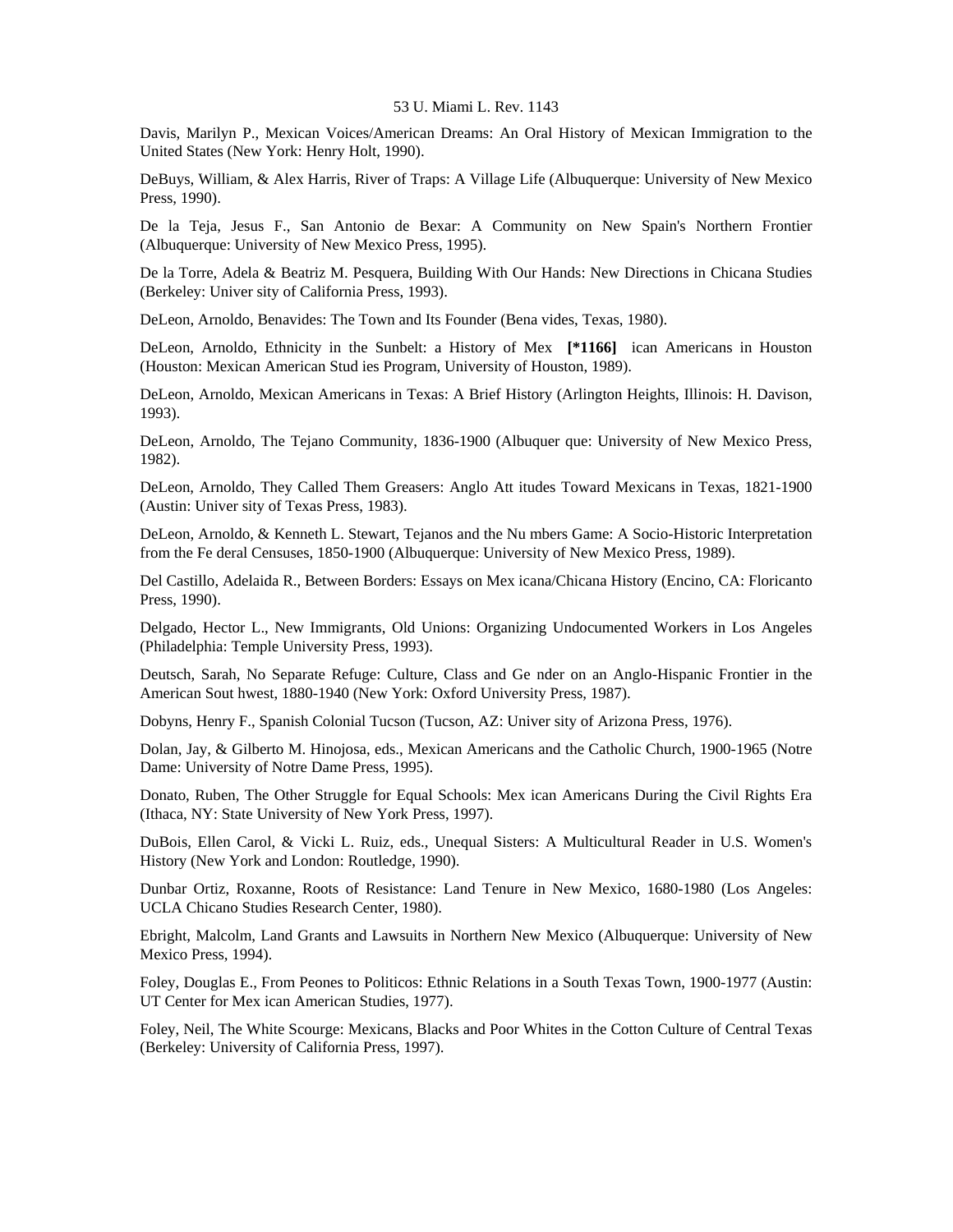**[\*1167]** Folsom, Franklin, Indian Uprising on the Rio Grande: The Pueblo Revolt of 1680 (Albuquerque: University of New Mex ico Press, 1996).

Fontana, Bernard, Entrada: The Legacy of Spain and Mexico in the United States (Albuquerque: University of New Mexico Press, 1994).

Forrest, Suzanne, The Preservation of the Village: New Me xico's Hispanics and the New Deal (Albuquerque: University of New Mexico Press, 1989).

Foster, William C., Spanish Expeditions into Texas, 1689-1768 (Austin: University of Texas Press, 1995).

Galarza, Ernesto, Farm Workers and Agri-Business in Califo rnia, 1947-1960 (Notre Dame: University of Notre Dame Press, 1977).

Galarza, Ernesto, Merchants of Labor: The Mexican Bracero Story (Charlotte: McNally & Loftin, 1964).

Galarza, Ernesto, Spiders in the House and Workers in the Field. (Notre Dame: University of Notre Dame Press, 1970).

Gallegos, Bernardo P., Literacy, Education, and Society in New Mexico 1693-1821 (Albuquerque: University of New Mexico Press, 1992).

Gamboa, Erasmo, Mexican Labor and World War II: Braceros in the Pacific Northwest, 1942-1947 (Austin: University of Texas Press, 1990).

Garcia, Ignacio M. Chicanismo: The Forging of a Militant Ethos Among Mexican Americans (Tucson: University of Arizona Press, 1990).

Garcia, Ignacio M., United We Win: The Rise and Fall of La Raza Unida Party (Tucson: University of Arizona MASRC, 1989).

Garcia, Juan Ramon, Mexicans in the Midwest 1900-1932 (Tucson: University of Arizona Press, 1996).

Garcia, Juan Ramon, Operation Wetback: The Mass Deportation of Mexican Undocumented Workers in 1954 (Westport, CN: Greenwood Press, 1980).

Garcia, Mario T., Desert Immigrants: The Mexicans of El Paso, 1880-1920 (New Haven: Yale University Press, 1981).

Garcia, Mario T., Memories of Chicano History: The Life and Narrative of Bert Corona (Berkeley and Los Angeles: Univer sity of California Press, 1994).

Garcia, Mario T., Mexican Americans: Leadership, Ideology & Identity, 1930-1960 (New Haven: Yale University Press, 1989).

Garcia, Mario T., ed., Ruben Salazar - Borderland Correspo **[\*1168]** ndent: Selected Writings, 1955-1970 (Berkeley and Los Angeles: University of California Press, 1995).

Garcia, Richard A., Rise of the Mexican-American Middle Class: San Antonio, 1929-1941 (College Station: Texas A&M University Press, 1991).

Gardner, Richard, Grito! Reies Tijerina and the New Mexico Land Grant War of 1967 (Indianapolis: Bobbs-Merrill, 1970).

Getz, Lynne Marie, Schools of Their Own: The Education of Hi spanos in New Mexico, 1850-1940 (Albuquerque: University of New Mexico Press, 1997).

Gomez-Qui<tild n>ones, Juan, Chicano Politics: Reality and Promise, 1940-1990 (Albuquerque: University of New Mexico Press, 1990).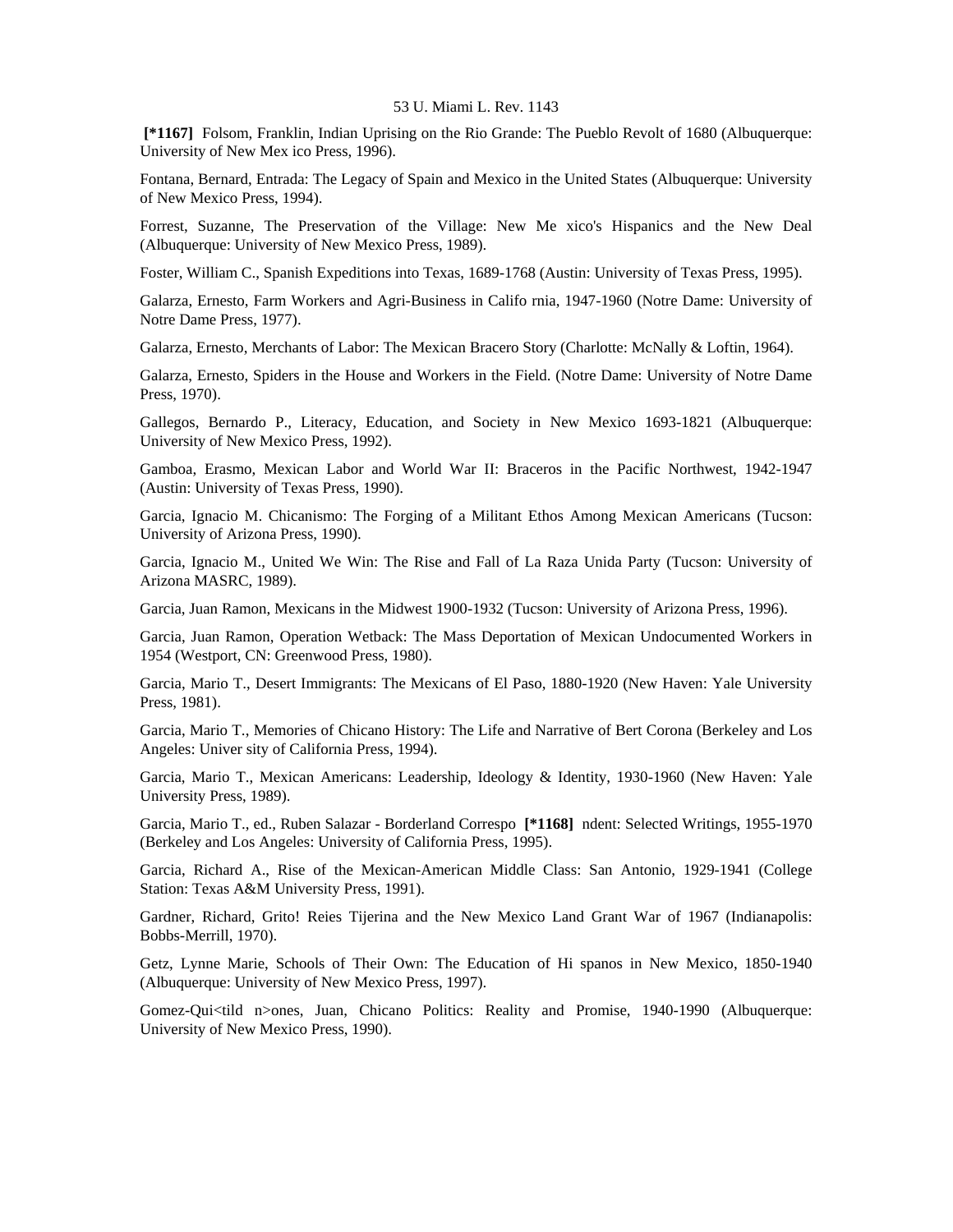Gomez-Qui<tild n>ones, Juan, Mexican American Labor, 1790-1990 (Albuquerque: University of New Mexico Press, 1994).

Gomez-Qui<tild n>ones, Juan, Mexican Nationalist Formation: Poli tical Discourse, Policy and Dissidence. Encino: Floricanto Press, 1992.

Gomez-Qui<tild n>ones, Juan, Mexican Students por la Raza: The Ch icano Student Movement in Southern California 1967-1977 (Santa Barbara, 1978).

Gomez-Qui<tild n>ones, Juan, Roots of Chicano Politics, 1600-1940 (Albuquerque: University of New Mexico Press, 1994).

Gonzalez, Gilbert G., Labor and Community: Mexican Citrus Worker Villages in a Southern California County, 1900- 1950 (Urbana and Chicago: University of Illinois Press, 1994).

Griswold del Castillo, Richard, La Familia: Chicano Families in the Urban Southwest. 1848 to the Present (Notre Dame: Uni versity of Notre Dame Press, 1984).

Griswold del Castillo, Richard, The Los Angeles Barrio, 1850- 1890: A Social History (Berkeley: University of California Press, 1979).

Griswold del Castillo, Richard, The Treaty of Guadalupe Hidalgo: A legacy of Conflict (Norman: University of Oklahoma Press, 1989).

Griswold del Castillo, and Arnoldo DeLeon, North to Aztlan: A History of Mexican Americans in the United States (New York: Twayne Publisher, 1996).

Griswold del Castillo, Richard, & Richard J. Garcia. The Tr iumph of the Spirit: A Biography of Cesar Chavez (Norman: University of Oklahoma Press, 1995).

Griswold del Castillo, Richard, & Manuel Hidalgo, eds., Ch icano Social and Political History in the Nineteenth Ce ntury (Encino: Floricanto Press, 1991).

 **[\*1169]** Guerin-Gonzales, Camille, Mexican Workers & American Dreams: Immigration, Repatriation and California Farm Labor, 1900-1939 (New Brunswick: Rutgers University Press, 1994).

Guerrero, Salvador, Memorias: A West Texas Life. ed. by Arnoldo DeLeon (Lubbock: Texas Tech University Press, 1991).

Gutierrez, David G., Walls and Mirrors: Mexican Americans, Mexican Immigrants, and the Politics of Ethnicity in the American Southwest (Berkeley: University of California Press, 1995).

Gutierrez, Ramon, When Jesus Came, The Corn Mothers Went Away: Marriage, Sexuality and Power in New Mexico, 1500- 1846 (Palo Alto: Stanford University Press, 1990).

Haas, Lisbeth, Conquests and Historical Identities in Califo rnia, 1769-1936 (Berkeley: University of California Press, 1995).

Hall, Thomas D., Social Change in the Southwest, 1350-1880 (Lawrence: University Press of Kansas, 1989).

Harlow, Neal, California Conquered: War and Peace on the Pacific, 1846-1850 (Berkeley: University of California Press, 1982).

Heizer, Robert F., & Alan F. Almquist, The Other Californians: Prejudice and Discrimination Under Spain, Mexico, and the United States to 1920. Berkeley and Los Angeles: University of California Press, 1971.

Hinojosa, Gilberto M, A Borderlands Town in Transition: Laredo, 1755-1870 (College Station: Texas A&M University Press, 1983).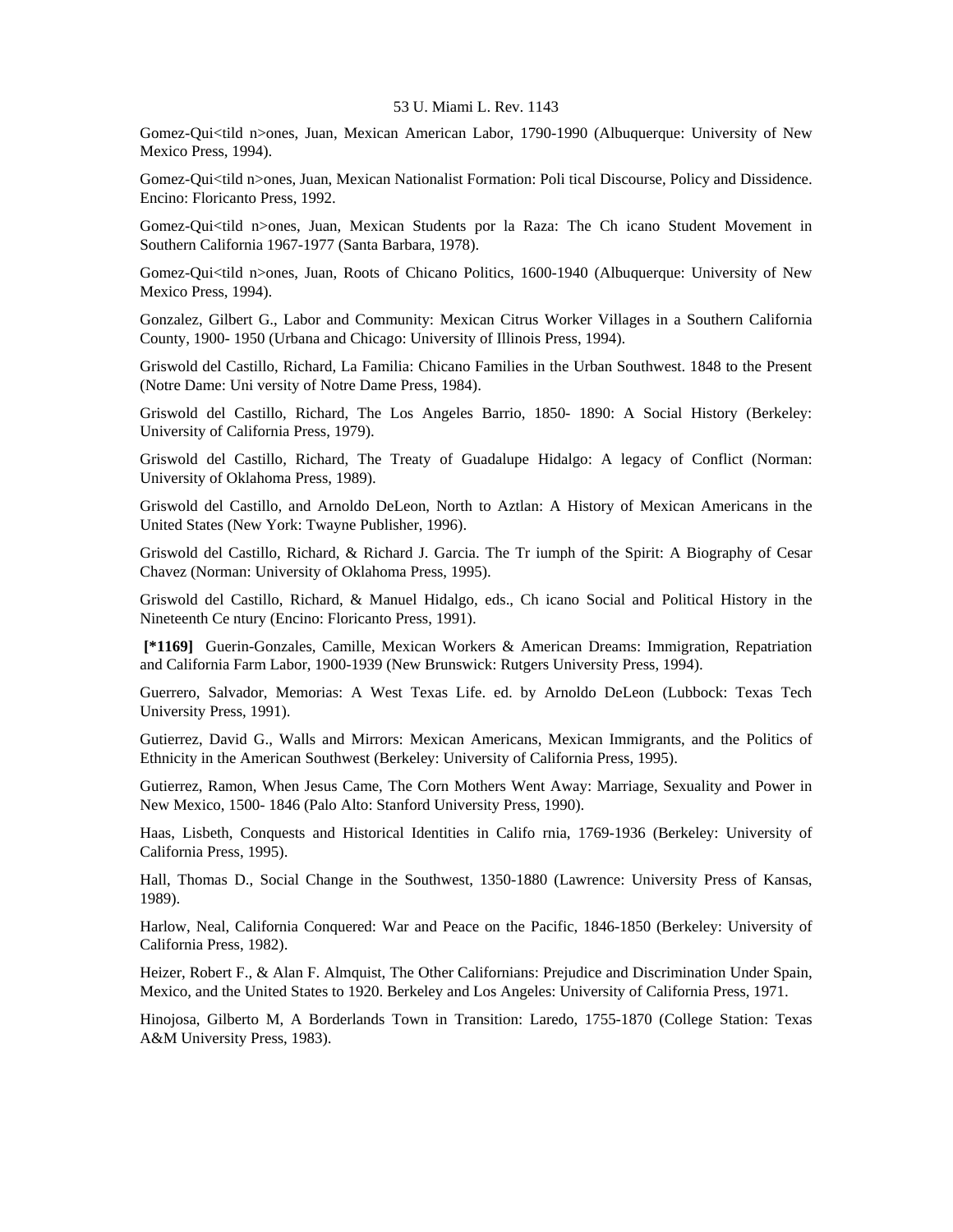Hoffman, Abraham, Unwanted Mexican Americans in the Great Depression: Repatriation Pressures, 1929- 1939 (Tucson: Uni versity of Arizona Press, 1974).

Hondagneu-Sotelo, Pierrette, Gendered Transitions: Mexican Experiences of Immigration (Berkeley: University of California Press, 1995).

Hurtado, Albert L., Indian Survival on the California Frontier (New Haven: Yale University Press, 1988).

Hutchinson, Alan C., Frontier Settlements in Mexican Califo rnia: The Hijar-Padres Colony and its Origins, 1769-1835 (New Haven: Yale University Press, 1969).

Jackson, Jack, Los Mestenos: Spanish Ranching in Texas, 1721- 1821 (College Station: Texas A&M University Press, 1986).

Jackson, Robert J. & Edward Castillo, Indians, Franciscans, and Spanish Colonization: The Impact of the Mission System **[\*1170]** on California Indians (Albuquerque: University of New Mexico Press, 1995).

Jenkins, J. Craig, The Politics of Insurgency: the Farm Worker Movement in the 1960s (New York: Columbia University Press, 1986).

John, Elizabeth A.H., Storms Brewed in Other Men's Worlds: The Confrontation of Indians, Spaniards, and French in the Southwest, 1540-1795 (College Station, TX: Texas A & M Uni versity Press, 1975).

Jones, Oakah L., Los Paisanos: Spanish Settlers on the Northern Frontier of New Spain (Norman: University of Oklahoma Press, 1979).

Jordan, Terry G., North American Cattle-Ranching Frontiers (Albuquerque, NM: University of New Mexico Press, 1993).

Kanellos, Nicolas, History of Hispanic Theater in the United States: Origins to 1940 (Austin: University of Texas Press, 1990).

Kessell, John L., Friars, Soldiers, and Reformers: Hispanic Ar izona and the Sonora Mission Frontier, 1767-1856 (Tucson: University of Arizona Press, 1976).

Kessell, John L., Kiva, Cross and Crown: The Pecos Indians and New Mexico, 1650-1840 (Washington, D.C.: National Parks Ser vice, U.S. Dep't of Justice).

Kessell, John L., ed., Remote Beyond Compare: Letters of Don Diego de Vargas to His Family from New Spain and New Mexico, 1675-1706 (Albuquerque, NM: University of New Mex ico Press, 1989)

Kessell, John L., Rick Hendricks, & Meredith D. Dodge, To the Royal Crown Restored: The Journals of don Diego de Va rgas, New Mexico, 1692-1694 (Albuquerque: University of New Mexico Press, 1995).

Kiser, George C., & Martha Woody Kiser, Mexican Workers in the United States: Historical and Political Perspective (Albuquerque: University of New Mexico Press, 1979).

Las Chicanas, Frontiers: A Journal of Women's Studies 11 (1990) (Cordelia (Chavez) Candelaria & Mary Romero, guest eds.).

Langum, David J., Law and Community on the Mexican Califo rnia Frontier: Anglo-American Expatriates and the Clash of Legal Traditions, 1821-1846 (Norman: University of Oklahoma Press, 1987).

Lecompte, Janet, Pueblo, Hardscrabble, Greenhorn: Society on the High Plains, 1832-1856 (Norman and London: University of Oklahoma Press, 1978).

 **[\*1171]** Leninger, Julie Pycior, LBJ and Mexican Americans: The Par adox of Power (Austin: University of Texas Press, 1997).

Levy, Jacques E., Cesar Chavez: Autobiography of La Causa (New York: W. W. Norton, 1975).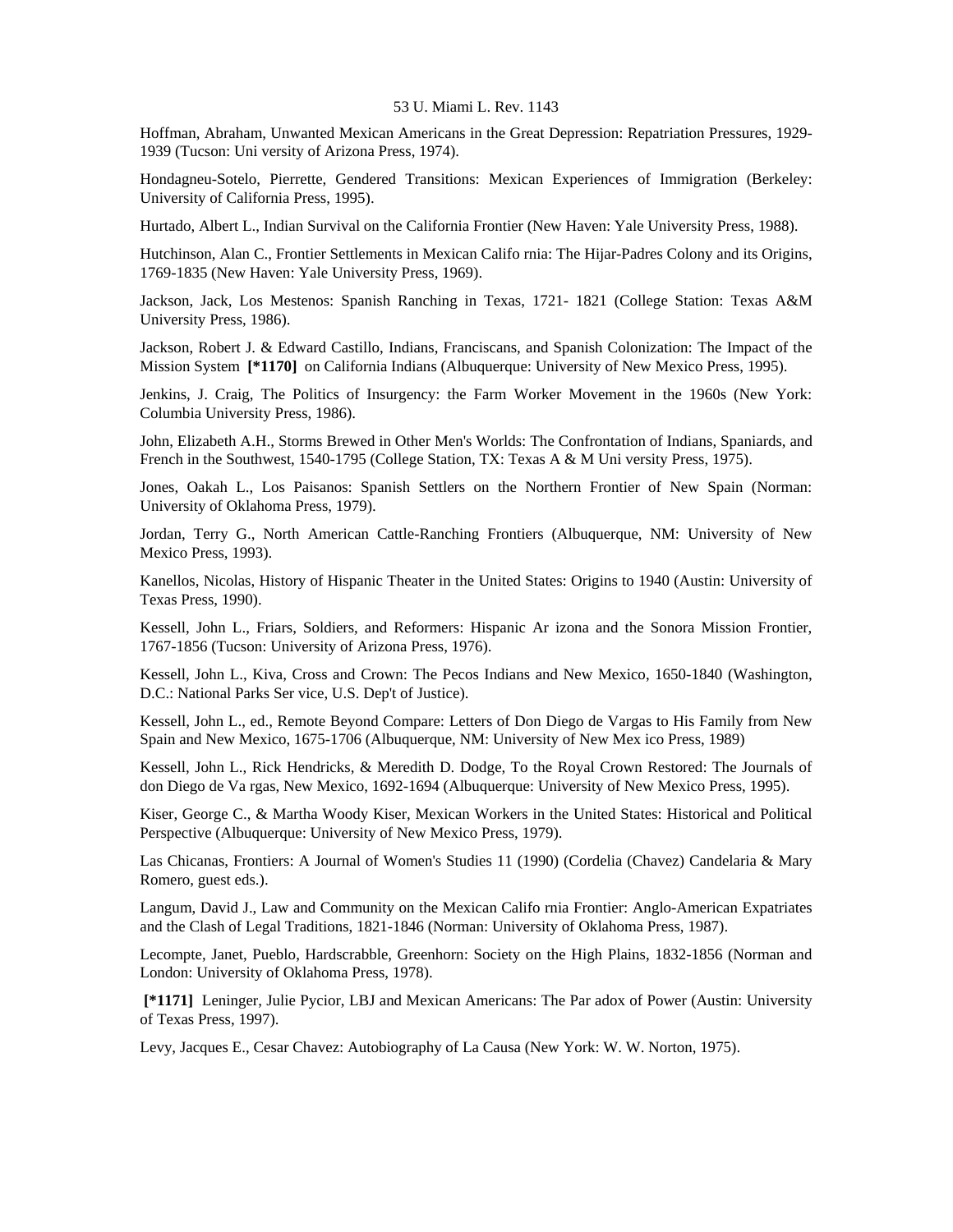Limon, Jose E., Mexican Ballads, Chicano Poems: History and Influence in Mexican-American Social Poetry (Berkeley: University of California Press, 1992).

Limerick, Patricia Nelson, The Legacy of Conquest (New York: W.W. Norton, 1987).

Lomas, Clara, ed., The Rebel: Leonor Villegas de Magnon (Houston: Arte Publico Press, 1994).

Majka, Linda C. & Theo J., Farm Workers, Agribusiness and the State (Philadelphia: Temple University Press, 1982).

Martin, Patricia P., Songs My Mother Sang to Me: An Oral Hi story of Mexican American Women (Tucson: University of Ari zona Press, 1992).

Matovina, Timothy M., Tejano Religion and Ethnicity: San Antonio, 1821-1860 (Austin: University of Texas Press, 1995).

Matovina, Timothy M., The Alamo Remembered: Tejano Accounts and Perspective. (Austin: University of Texas Press, 1995

0.

Mazon, Mauricio, The Zoot Suit Riots: The Psychology of Sy mbolic Annihilation (Austin: University of Texas Press, 1984).

McWilliams, Carey, Factories in the Fields: The Story of Migratory Labor in California (Boston: Little Brown, 1944).

McWilliams, Carey, Ill Fares the Land: Migrants and Migr atory Labor in the United States (New York: Ayer Co., 1942).

McWilliams, Carey, North From Mexico: The Spanish-Speaking People in the United States (New York: Greenwood Press, 1968 [1948])

Meier, Matt, & Feliciano Reivera, The Chicanos: A History of Mexican Americans (New York: Hill and Wang, 1972. Rev. ed. 1995).

Melendez, A. Gabriel, So All is Not Lost: The Poetics of Print in Nuevomexicano Communities, 1834- 1958 (Albuquerque: Uni versity of New Mexico Press, 1997).

Menchaca, Martha, The Mexican Outsiders: A Community Hi story of Marginalization and Discrimination in California (Austin: University of Texas Press, 1995).

Menchaca, Martha, "Chicano Indianism: A Historical Account of Racial Repression in the United States," American Ethnologist 20(1993): 583.

 **[\*1172]** Meyer, Doris, Speaking for Themselves: Neomexicano Cultural Identity and the Spanish-Language Press, 1880-1920 (Albu querque: University of New Mexico Press, 199 ).

Meyer, Michael C., Water in the Hispanic Southwest: A Social and Legal History (Tucson: University of Arizona Press, 1984).

Mirande, Alfredo, Gringo Justice (Notre Dame, IN: University of Notre Dame Press, 1987)

Mirande, Alfredo, The Chicano Experience: An Alternative Pe rspective (Notre Dame, IN: University of Notre Dame Press, 1985)

Mocho, Jill, Murder and Justice in Frontier New Mexico, 1821- 1846 (Albuquerque: University of New Mexico Press, 1997).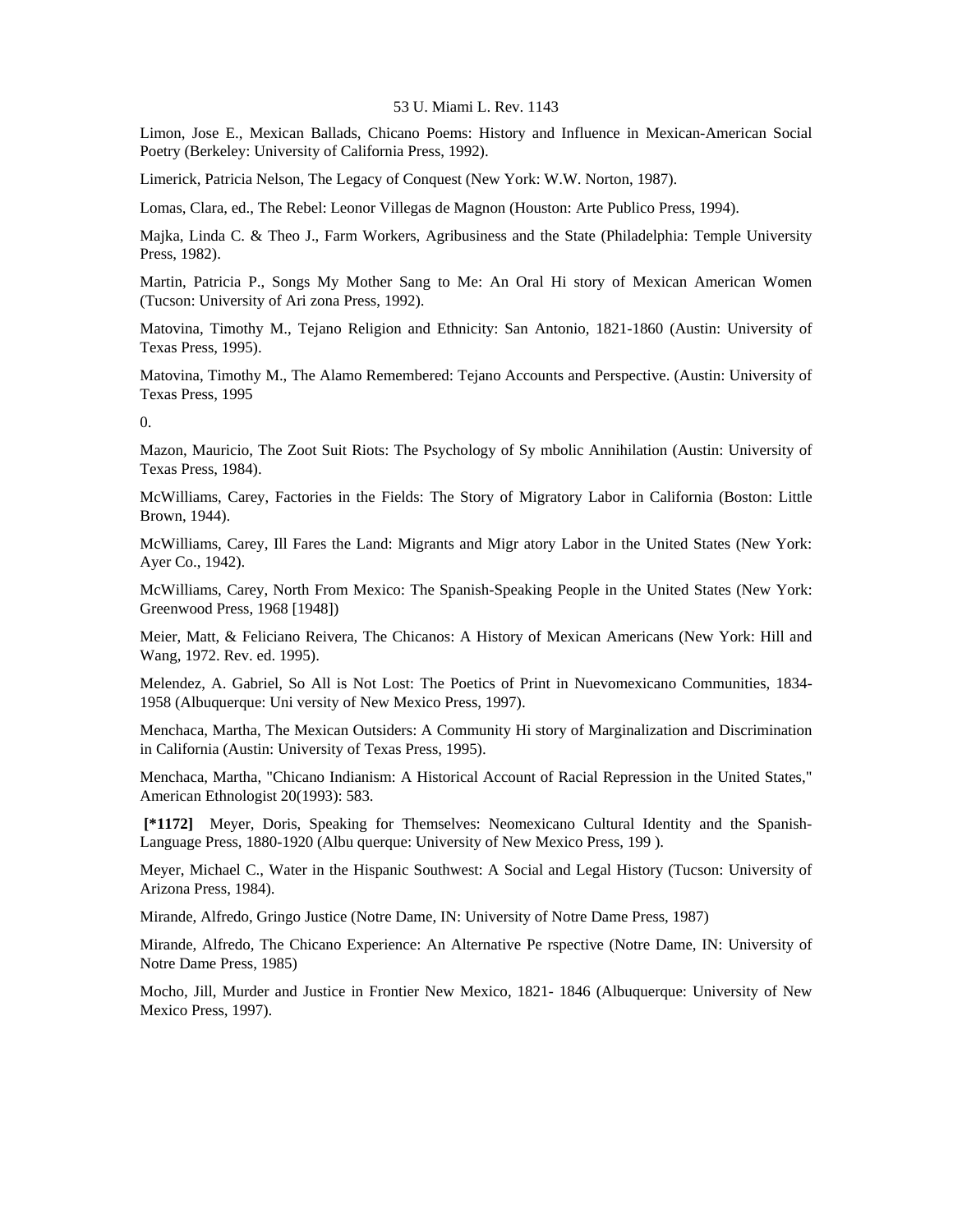Monroy, Douglas, Thrown Among Strangers: The Making of Mexican Culture in Frontier California (Berkeley, Los Ange les and Oxford: University of California Press, 1990).

Montejano, David, Anglos and Mexicans in the Making of Texas, 1836-1936 (Austin: University of Texas Press, 1987).

Moorhead, Max L., New Mexico's Royal Road: Trade and Travel on the Chihuahua Trail (Norman: University of Oklahoma Press, 1958).

Moorhead, Max L., The Apache Frontier: Jacobo Ugarte and Spanish-Indian Relations in Northern New Spain, 1769-1791 (Norman: University of Oklahoma Press, 1968).

Moorhead, Max L., The Presidio: Bastion of the Spanish Borde rlands (Norman: University of Oklahoma Press, 1975).

Mora, Magdalena, & Adelaida R. del Castillo, eds., Mexican Women in the United States: Struggles Past and Present (Los Angeles: UCLA CSRC, 1980).

Morin, Raul, Among the Valiant: Mexican Americans in World War II and Korea (Los Angeles, Borden Publishing Company, 1963).

Mu<tild n>oz, Carlos Jr. Youth, Identity, Power: The Chicano Mov ement (London & New York: Verso, 1989).

Nabokov, Peter, Tijerina and the Courthouse Raid (Albuquerque: University of New Mexico Press, 1969).

Navarro, Armando, The Mexican American Youth Organiz ation: Avant Garde of the Chicano Movement (Austin: Uni versity of Texas Press, 1995).

Naylor, Thomas and Charles W. Polzer, eds., The Presidio and Militia on the Northern Frontier of New Spain, 1570-1700, Tucson, AZ: University of Arizona Press, 1986).

Nostrand, Richard, The Hispano Homeland (Norman: University of Oklahoma Press, 1992).

 **[\*1173]** Officer, James E., Hispanic Arizona, 1536-1856 (Tucson: University of Arizona Press, 1987).

Ortiz, Alfonso, The Tewa World: Space, Time, Being and Beco ming in Pueblo Society (Chicago, IL: University of Chicago Press, 1969).

Ortiz, Roxanne Dunbar, Roots of Resistance: Land Tenure in New Mexico, 1680-1980 (Los Angeles: CSRC, 1980).

Padilla, Genaro M., My History, Not Yours: The Formation of Mexican American Autobiography (Madison: University of Wisconsin Press, 1993).

Paredes, Americo, With His Pistol in His Hand: A Border Ballad and Its Hero (Austin: University of Texas Press, 1958).

Pitt, Leonard, The Decline of the Californios: A Social Histogy of the Spanish-Speaking Californians, 1846-1890 (Berkeley: University of California Press, 1966).

Polzer, Charles W., & Thomas E. Sheridan, The Presidio and Militia on the Northern Frontier of New Spain: A Docume ntary History. 2 volumes (Tucson: University of Arizona Press, 1986-1997).

Poyo, Gerald E., ed., Tejano Journey, 1770-1850. Austin: Univer sity of Texas Press, 1996.

Poyo, Gerald E., & Gilbert Hinojosa, eds., Tejano Origins in 18th Century San Antonio (Austin: University of Texas Press, 1991).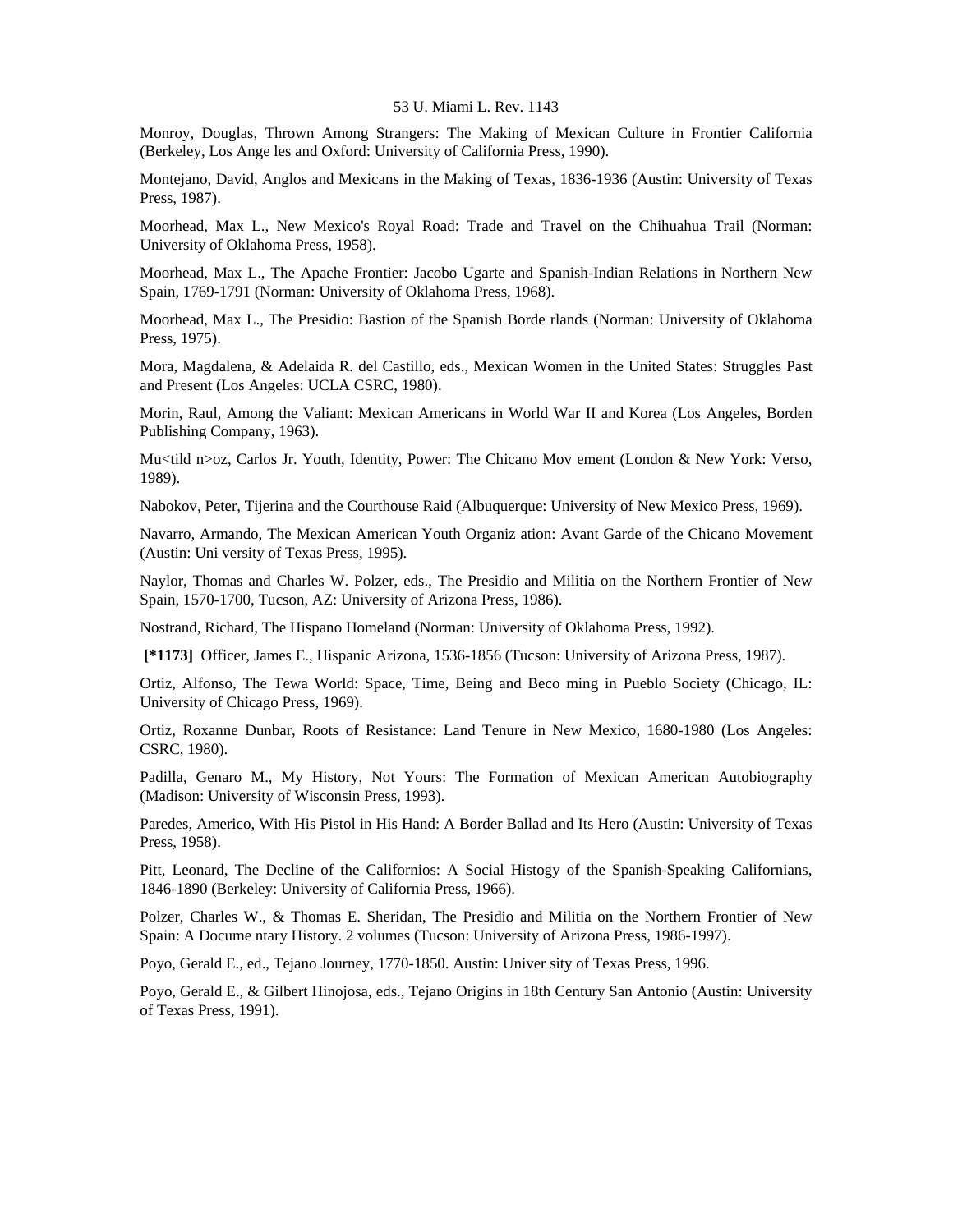Price, Glenn W., Origins of the War with Mexico: The Polk- Stockton Intrigue (Austin: University of Texas Press, 1967).

Pulido, Laura, Environmentalism and Economic Justice: Two Chicano Struggles in the Southwest (Tucson: University of Arizona Press, 1997).

Raat, Dirk W., Revoltosos: Mexico's Rebels in the United States, 1903-1923 (College Station: Texas A&M University Press, 1981).

Rawls, James J., Indians of California: The Changing Image (Nor man and London: University of Oklahoma Press, 1984).

Reisler, Mark, By the Sweat of Their Brow: Mexican Immigrant Labor in the United States, 1900-1940 (Westport: Greenwood Press, 1976).

Romero, Mary, Maid in the U.S.A. (New York: Routledge, 1992).

Romo, Ricardo, East Los Angeles: History of a Barrio (Austin: University of Texas Press, 1983).

F. Arturo Rosales, Chicano! The History of the Mexican Amer ican Civil Rights Movement, Houston: Arte Publico Press, 1997.

Rosenbaum, Robert, Mexicano Resistance in the Southwest: The **[\*1174]** Sacred Right of Self-Preservation (Austin: University of Texas Press, 1981).

Rosenblum, Jonathan, Copper Crucible: How the Arizona Mi ners' Strike of 1983 Recast Labor Management Relations in America (Ithaca: ILR Press, 1995)

Ross, Fred, Conquering Goliath: Cesar Chavez at the Beginning (Keene, California: El Taller Grafico, 1989).

Ruiz, Vicki L., Cannery Women, Cannery Lives: Mexican Women, Unionization, and the California Food Processing Industry, 1930-1950 (Albuquerque: University of New Mexico Press, 1987).

Ruiz, Vicki L., From Out of the Shadows: Mexican Women in Twentieth Century America (New York, Oxford: Oxford Uni versity Press, 1998). Ruiz, Vicki L., & Susan Tiano, eds., Women on the United States-Mexican Border (Boston: Allen & Unwin, 1987).

Samora, Julian, Los Mojados: The Wetback Story (Notre Dame: University of Notre Dame Press, 1971).

Samora, Julian, Joe Bernal & Albert Pena, Gunpowder Justice: A Reassessment of the Texas Rangers (Notre Dame: Univer sity of Notre Dame Press, 1979).

San Miguel, Guadalupe, Let All of Them Take Heed: Mexican Americans and the Quest for Educational Equality in Texas, 1918-1981 (Austin: University of Texas Press, 1987).

Sanchez, George I. Forgotten People: A Study of New Mexicans (Albuqueque: University of New Mexico Press, 1940).

Sanchez, George J., Becoming Mexican American: Ethnicity, Culture and Identity in Chicano Los Angeles, 1900-1945 (New York and Oxford: Oxford University Press, 1993).

Sanchez, Rosaura, Telling Identities: The Californio Te stimonios (Minneapolis and London: University of Minnesota Press, 1995).

Sandos, James A., Rebellion in the Borderlands: Anarchism and The Plan of San Diego, 1904-1923 (Norman: University of Oklahoma Press, 1992).

Sandoval, Moises, On the Move: A History of the Hispanic Church in the United States (Maryknoll, New York: Orbis Books, 1990).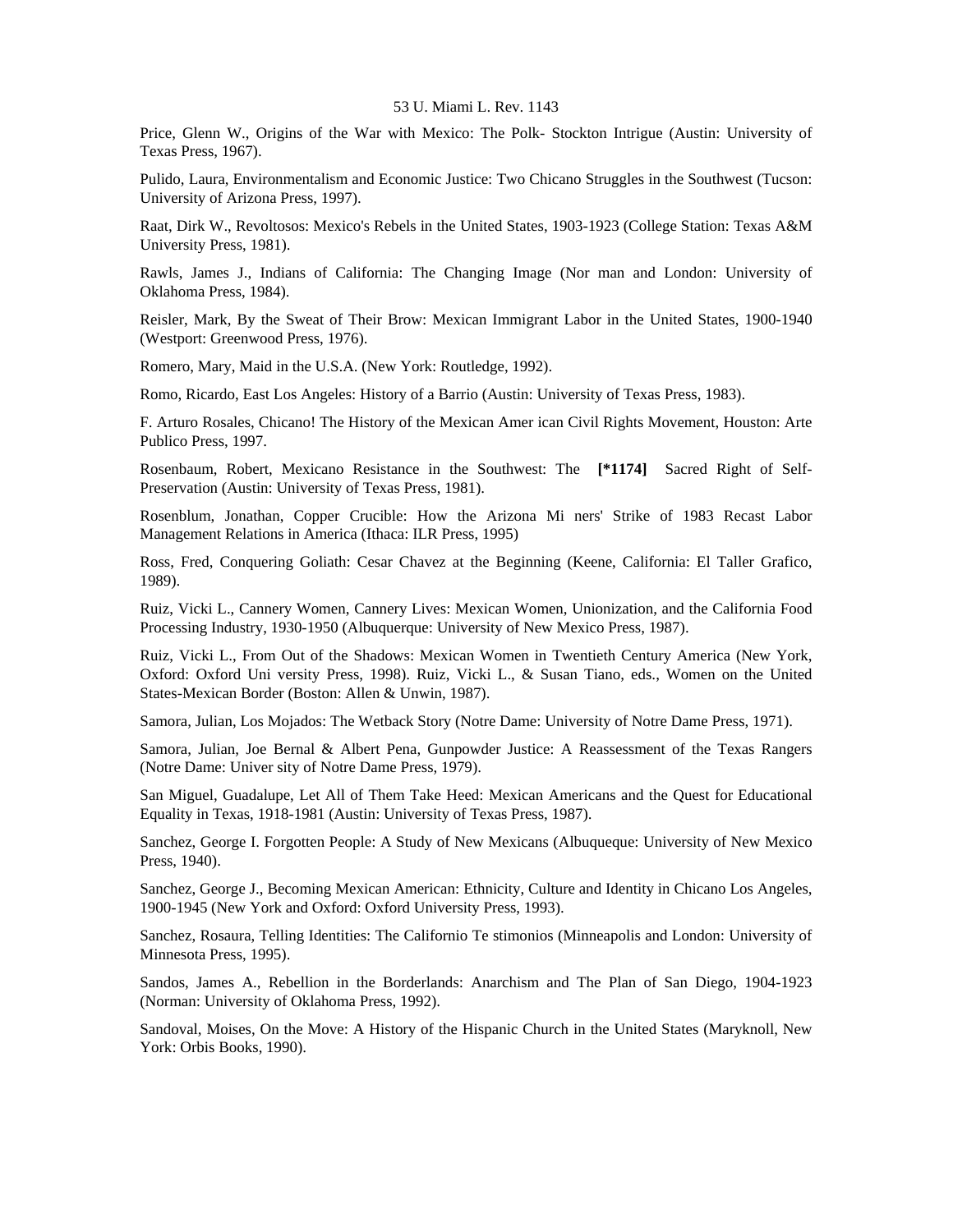Sedillo, Antoinette Lopez, ed., Latinos in the United States: Hi story, Law and Perspective, 6 volumes (Hamden CT: Garland Publishing, 1994).

Sheridan, Thomas E., Los Tucsonenses: The Mexican Community of Tucson, 1854-1941 (Tucson: University of Arizona Press, 1986).

 **[\*1175]** Shockley, John Staples, Chicano Revolt in a Texas Town. (Notre Dame: University of Notre Dame Press, 1973).

Simmons, Marc, Coronado's Land: Essays on Daily Life in Col onial New Mexico (Albuquerque: University of New Mexico Press, 1991).

Simmons, Marc, The Old Trail to Santa Fe: Collected Essays (Albuquerque: University of New Mexico Press, 1996).

Simmons, Marc, Witchcraft in the Southwest: Spanish and Indian Supernaturalism on the Rio Grande (Lincoln, NE: University of Nebraska Press, 1980).

Stein, Walter J., California and the Dust Bowl Migration. (Westport: Greenwood Press, 1973).

Stewart, Kenneth L., & Arnoldo de Leon, Not Room Enough: Mexicans, Anglos. and Socio-Economic Change in Texas, 1850-1900 (Albuquerque: University of New Mexico Press, 1993).

Swadesh, Frances Leon, Los Primeros Pobladores: Hispanic Americans of the Ute Frontier (Notre Dame: University of Notre Dame Press, 1974). (2nd Revised Ed., Frances Leon Quintana, publisher, Aztec New Mexico, 1991)

Strachwitz, Chris, & James Nicolopulos, comp. and intro., Lydia Mendoza: A Family Autobiography (Houston: Arte Publico Press, 1993).

Taylor, Paul S., An American Mexican Frontier: Nueces County Texas (Chapel Hill: University of North Carolina Press, 1934).

Taylor, Paul S., Mexican Labor in the United States 3 volumes (Berkeley: University of California Press, 1928-1934).

Taylor, Paul S., On the Ground in the Thirties (Salt Lake City: Gibbs M. Smith Inc., 1983).

Thomas, David Hurst, ed., Columbian Consequences 3 vols. (Washington, D.C.: Smithsonian Institution Press, 1989-1991).

Thomas, David Hurst, ed., Spanish Borderlands Sourcebooks, 23 vols. (New York and London: Garland Publishing, 1991-1992).

Tijerina, Andres, Tejanos and Texas Under the Mexican Flag (College Station: Texas A&M University Press, 1994).

Tijerina, Reies, Mi Lucha Por La Tierra (Mexico, Fondo de Cultura, Economica, 1978).

Valdes, Dennis N., Al Norte: Agricultural Workers in the Great Lakes Region, 1917-1970 (Austin: University of Texas Press, 1991).

Valdes, Dennis N., Barrios Norte<tild n>os: St. Paul and Midwestern Mexican Communities in the Twentieth Century (Austin, TX: University of Texas Press, 1999).

Valdes, Dennis N., Materials on the History of Latinos in Michi **[\*1176]** gan and the Midwest: An Annotated Bibliography (Detroit, MI: Wayne State University, 1982).

Vargas, Zaragoza, Proletarians of the North: Mexican Indu strial Workers in Detroit and the Midwest, 1917-1933 (Berkeley: University of California Press, 1993).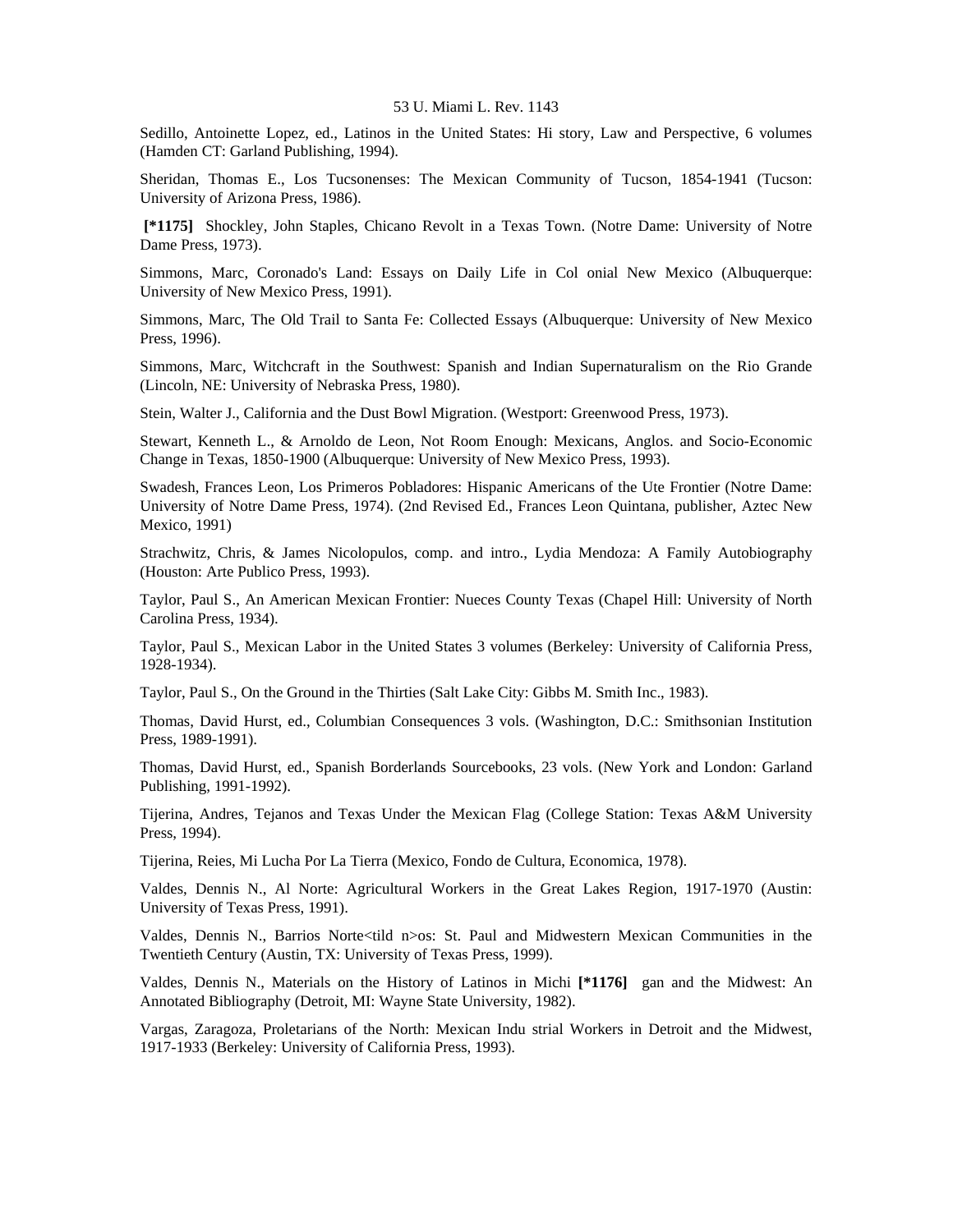Weber, David J., Myth and the History of the Hispanic Sout hwest (Albuquerque: University of New Mexico Press, 1988).

Weber, David J., The Mexican Frontier, 1821-1846: The American Southwest Under Mexico (Albuquerque: University of New Mexico Press, 1982).

Weber, David J., The Spanish Frontier in North America (New Haven: Yale University Press, 1992).

Weber, David J., The Taos Trappers: The Fur Trade in the Far Southwest, 1540-1846 (Norman: University of Oklahoma Press, 1971).

Weber, David J., ed., Foreigners in Their Native Land: Histor ical Roots of the Mexican Americans (Albuquerque: University of New Mexico Press, 1973).

Weber, David J., ed., New Spain's Far Northern Frontier: Essays on Spain in the American West, 1540- 1821 (Albuquer que: University of New Mexico Press, 1979).

Weber, Devra Ann, Dark Sweat, White Gold: California Farm Workers, Cotton, and the New Deal (Berkeley: University of California Press, 1994).

Weber, Devra Ann, The Struggle for Stability and Control in the Cotton Fields of California: Class Relations in Agr iculture, 1919-1942 (Ithaca: Cornell University Press, 1990).

Weigle, Marta, Brothers of Lights, Brothers of Blood: The Penitentes of the Southwest (Albuquerque: University of New Mexico Press, 1976).

Westphall, Victor, Mercedes Reales: Hispanic Land Grants of the Upper Rio Grande Region (Albuquerque: University of New Mexico Press, 1983).

Whaley, Charlotte, Nina Otero-Warren of Sante Fe (Albuquer que: University of New Mexico Press, 1994).

Wollenberg, Charles, All Deliberate Speed: Segregation and Exclusion in California Schools, 1855-1976 (Berkeley: Uni versity of California Press, 1976).

Zamora, Emilio, The World of the Mexican Worker in Texas (College Station: Texas A&M University Press, 1993).

#### **FOOTNOTE-1:**

n1. For themes common to LatCrit Theory, see Francisco Valdes, Foreword - Poised at the Cusp: LatCrit Theory, Outsider Jurisprudence and Latina/o Self-Employment, [2 Harv. Latino](http://www.lexis.com/research/xlink?searchtype=get&search=2%20Harv.%20Latino%20L.%20Rev.%201,at%2052)  [L. Rev. 1, 52-59 \(1997\).](http://www.lexis.com/research/xlink?searchtype=get&search=2%20Harv.%20Latino%20L.%20Rev.%201,at%2052) See generally Symposium, Difference, Solidarity and Law: Building Latina/o Communities Through LatCrit Theory, 19 UCLA Chicano-Latino L. Rev. 1(Spring 1998); Symposium, LatCrit: Latinas/os and the Law, [85 Cal. L. Rev. 1087, 10 La Raza L.J. 1](http://www.lexis.com/research/xlink?searchtype=get&search=85%20Calif.%20L.%20Rev.%201087)  [\(1998\);](http://www.lexis.com/research/xlink?searchtype=get&search=85%20Calif.%20L.%20Rev.%201087) Symposium, LatCrit Theory: Naming and Launching a New Discourse of Critical Legal Scholarship, [2 Harv. Latino L. Rev. 1 \(1997\);](http://www.lexis.com/research/xlink?searchtype=get&search=2%20Harv.%20Latino%20L.%20Rev.%201) Colloquium, International Law, Human Rights and LatCrit Theory, 78 U. Miami Inter-Am. L. Rev. 177 (1996-97); Colloquium, Representing Latina/o Communities: Critical Race Theory and Practice, 9 La Raza L.J. 1 (1996).

n2. See David G. Gutierrez, Walls and Mirrors: Mexican Americans, Mexican Immigrants, and the Politics of Ethnicity in the American Southwest 117 (1995). This is not to suggest that Mexican-Americans did not fight for civil rights before World War II; despite poll taxes,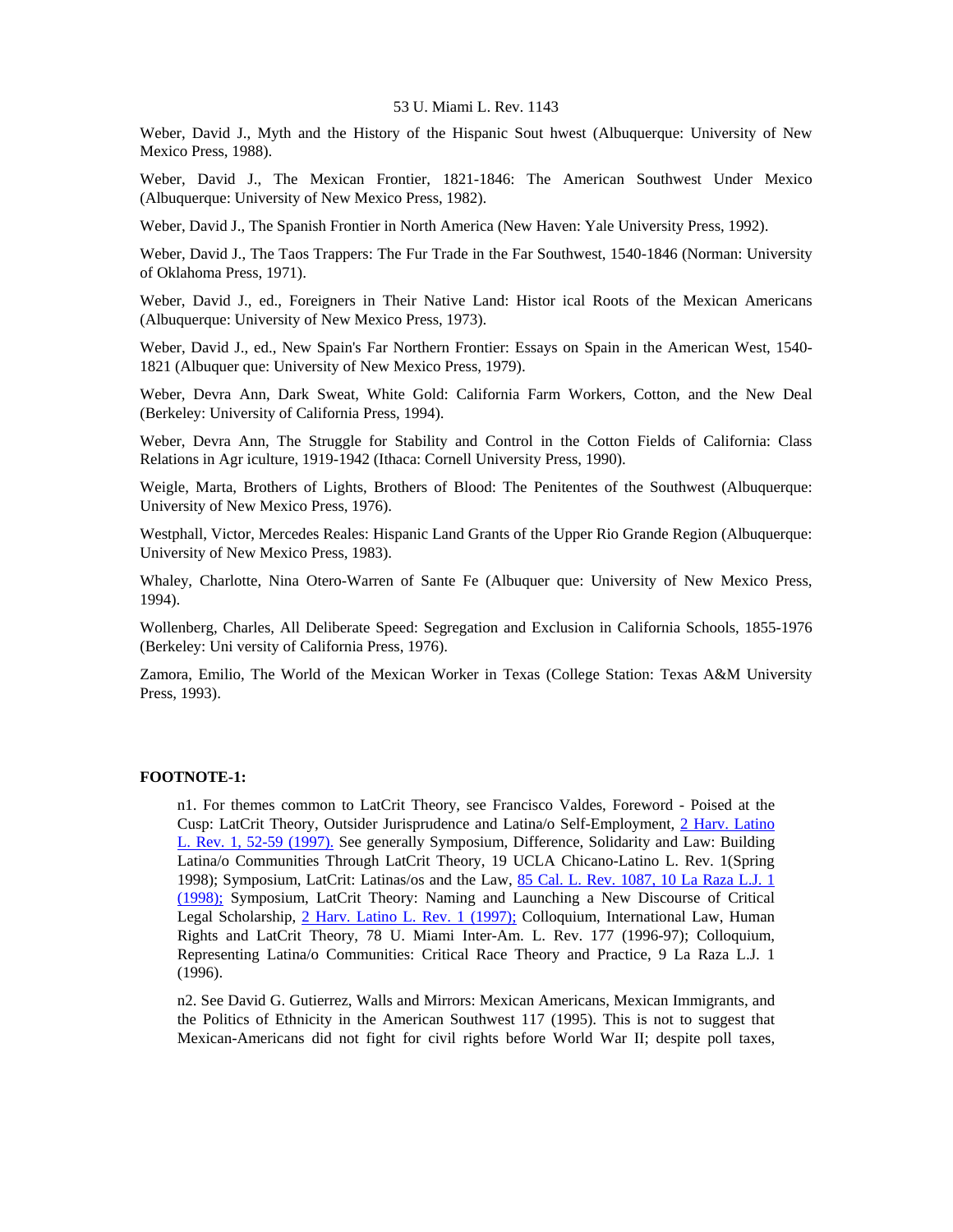literacy tests, and violence designed to limit Mexican-American political power, they fought for equality. See generally Juan Gomez-Qui<tild n>ones, Roots of Chicano Politics, 1600- 1940 (analyzing this history). Nonetheless, World War II, and the surrounding social, political, and economic forces, commenced a resurgence in the insistence on demands for equal rights.

n3. See, e.g., Rodolfo Acu<tild n>a, Occupied America: A History of Chicanos 251-306 (3d ed. 1988) (analyzing the transformative impact of World War II on Mexican-American community).

n4. See, e.g., George I. Sanchez, Forgotten People: A Study of New Mexicans (1940).

n5. See, e.g., Ernesto Galarza, Farm Workers and Agri-Business in California 1947- 1960 (1977); Ernesto Galarza, Merchants of Labor: The Mexican Bracero Story (1964); Ernesto Galarza, Spiders in the House and Workers in the Field (1970).

n6. See, e.g., Julian Samora, Los Mojados: The Wetback Story (1971); Julian Samora, Joe Berna, & Albert Pena, Gunpowder Justice: A Reassessment of the Texas Rangers (1979).

n7. See Ricardo Romo, George I. Sanchez and the Civil Rights Movement: 1940-1960, 1 La Raza L.J. 342, 342 (1986).

n8. See Gutierrez, supra note 2, at 131.

n9. F. Arturo Rosales, Chicano! The History of the Mexican-American Civil Rights Movement 93 (1997).

n10. See id. at 125.

n11. See Gutierrez, supra note 2, at 132. Similar arguments later eventually facilitated successful desegregation efforts by African Americans. See Mary L. Dudziak, Desegregation as a Cold War Imperative, [41 Stan. L. Rev. 61 \(1988\);](http://www.lexis.com/research/xlink?searchtype=get&search=41%20Stan.%20L.%20Rev.%2061) see also Derrick A. Bell, Jr., Brown v. Board of Education and the Interest-Convergence Dilemma, 93 Harv. L. Rev. 518, 524 (1980) ("The [Brown] decision helped to provide immediate credibility to America's struggle with Communist countries to win the hearts and minds of emerging third world people. At least the argument was made by lawyers for both the NAACP and the federal government. And the point was not lost on the news media.") (footnotes omitted); Mary L. Dudziak, The Little Rock Crisis and Foreign Affairs: Race, Resistance, and the Image of American Democracy, [70 So. Cal. L.](http://www.lexis.com/research/xlink?searchtype=get&search=70%20S.%20Cal.%20L.%20Rev.%201641)  [Rev. 1641 \(1997\)](http://www.lexis.com/research/xlink?searchtype=get&search=70%20S.%20Cal.%20L.%20Rev.%201641) (analyzing the relationship between U.S. foreign affairs and civil rights during the Eisenhower administration).

n12. See Gutierrez, supra note 2, at 144-45.

n13. See supra note 5 (citing Galarza's work in the area).

n14. See Gutierrez, supra note 2, at 158 (reviewing Galarza's writings and personal papers).

n15. See Rosales, supra note 9, at 119-20.

n16. See Luis R. Fraga, Preface, in "Seventh Annual Ernesto Galarza Commemorative Lecture 1992" (Stanford Center for Chicano Research, Stanford University).

n17. See Cordelia Chavez Candelaria, Introduction of Guest Lecturer, in "Seventh Annual Ernesto Galarza Commemorative Lecture 1992" (Stanford Center for Chicano Research, Stanford University).

n18. See id.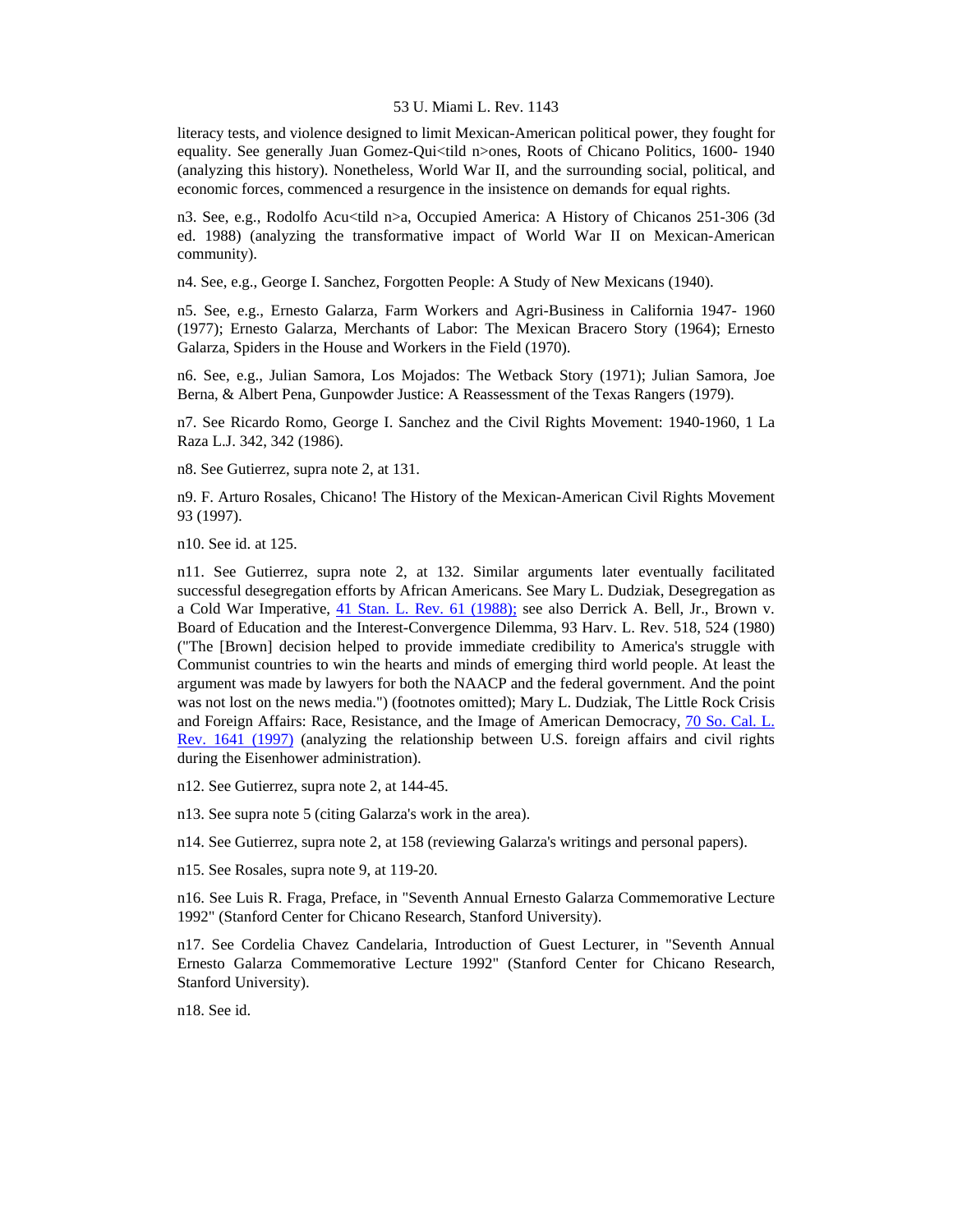n19. See Ernesto Galarza, Herman Gallegos & Julian Samora, Mexican-Americans in the Southwest at x, 9 (1970).

n20. See supra text accompanying notes 12, 13, 15, and 16. Chicana/o Studies scholars later criticized the assimilationist model. For analysis of the limits of Mexican-American assimilation, Kevin R. Johnson, "Melting Pot" or "Ring of Fire"? Assimilation and the Mexican-American Experience, [85 Cal. L. Rev. 1259 \(1997\)](http://www.lexis.com/research/xlink?searchtype=get&search=85%20Calif.%20L.%20Rev.%201259) and George A. Martinez, Latinos Assimilation and the Law: A Philosophical Perspective, 19 UCLA Chicano-Latino Law Rev. (Spring, 1998).

n21. See Gutierrez, supra note 2, at 163. LatCrit scholars have analyzed how immigration law and policy disparately impacts the Mexican-American community. See, e.g., Kevin R. Johnson, Public Benefits and Immigration: The Intersection of Immigration Status, Ethnicity, Gender, and Class, [42 UCLA L. Rev. 1509 \(1995\);](http://www.lexis.com/research/xlink?searchtype=get&search=42%20UCLA%20L.%20Rev.%201509) Elvia R. Arriola, LatCrit Theory, International Human Rights, Popular Culture, and the Faces of Despair in INS Raids, [28 U. Miami Inter-Am.](http://www.lexis.com/research/xlink?searchtype=get&search=28%20U.%20Miami%20Inter-Am.%20L.%20Rev.%20245)  [L. Rev. 245](http://www.lexis.com/research/xlink?searchtype=get&search=28%20U.%20Miami%20Inter-Am.%20L.%20Rev.%20245) (1996-97).

n22. See generally Juan Ramon Garcia, Operation Wetback: The Mass Deportation of Mexican Undocumented Workers in 1954 (1980) (documenting deportation campaign).

n23. Id. at 230-31.

n24. See Gutierrez, supra note 2, at 164-68. For a general historical analysis of the Chicana/o movement see Carlos Mu<tild n>oz, Jr., youth, identity, power: The Chicano Movement (1989).

n25. See generally Rosales, supra note 9.

n26. See Richard Delgado & Jean Stefancic, The Latino/a Condition: A Critical Reader 251 (1998).

n27. See Mu<tild n>oz, supra note 24, at 61-62; Rosales, supra note 9, at 180.

n28. See Gutierrez, supra note 2, at 184.

n29. Id. See generally Armando B. Rendon, Chicano Manifesto (1971) (articulating demands of Chicana/o movement). For a historical analysis of the development of the ideology of Chicanismo, see Ignacio M. Garcia, Chicanismo: The Forging of a Militant Ethos Among Mexican Americans (1997).

n30. See Rosales, supra note 9, at 252-53.

n31. See Rosales, supra note 9, at 183-84; see also Mu<tild n>oz, supra note 24, at 75-78 (1989) (discussing 1969 conference in Denver at which the plan was developed).

n32. See Gutierrez, supra note 2, at 185.

n33. Rosales, supra note 9, at 253; see Mu<tild n>oz, supra note 24, at 127-69 (analyzing demands by activists for Chicana/o Studies departments on campuses and the evolution of the field over time).

n34. See Richard Griswold Del Castillo, The Treaty of Guadalupe Hidalgo: A Legacy of Conflict 145 (1990). One leading legal expert on the Treaty was introduced to it through Chicana/o Studies and teaches Chicana/o Studies courses in addition to law. See, e.g., Guadalupe T. Luna, "Agricultural Underdogs" and International Agreements: The Legal Context of Agricultural Workers Within the Rural Economy, [26 N.M. L. Rev. 9 \(1996\);](http://www.lexis.com/research/xlink?searchtype=get&search=26%20N.M.L.%20Rev.%209)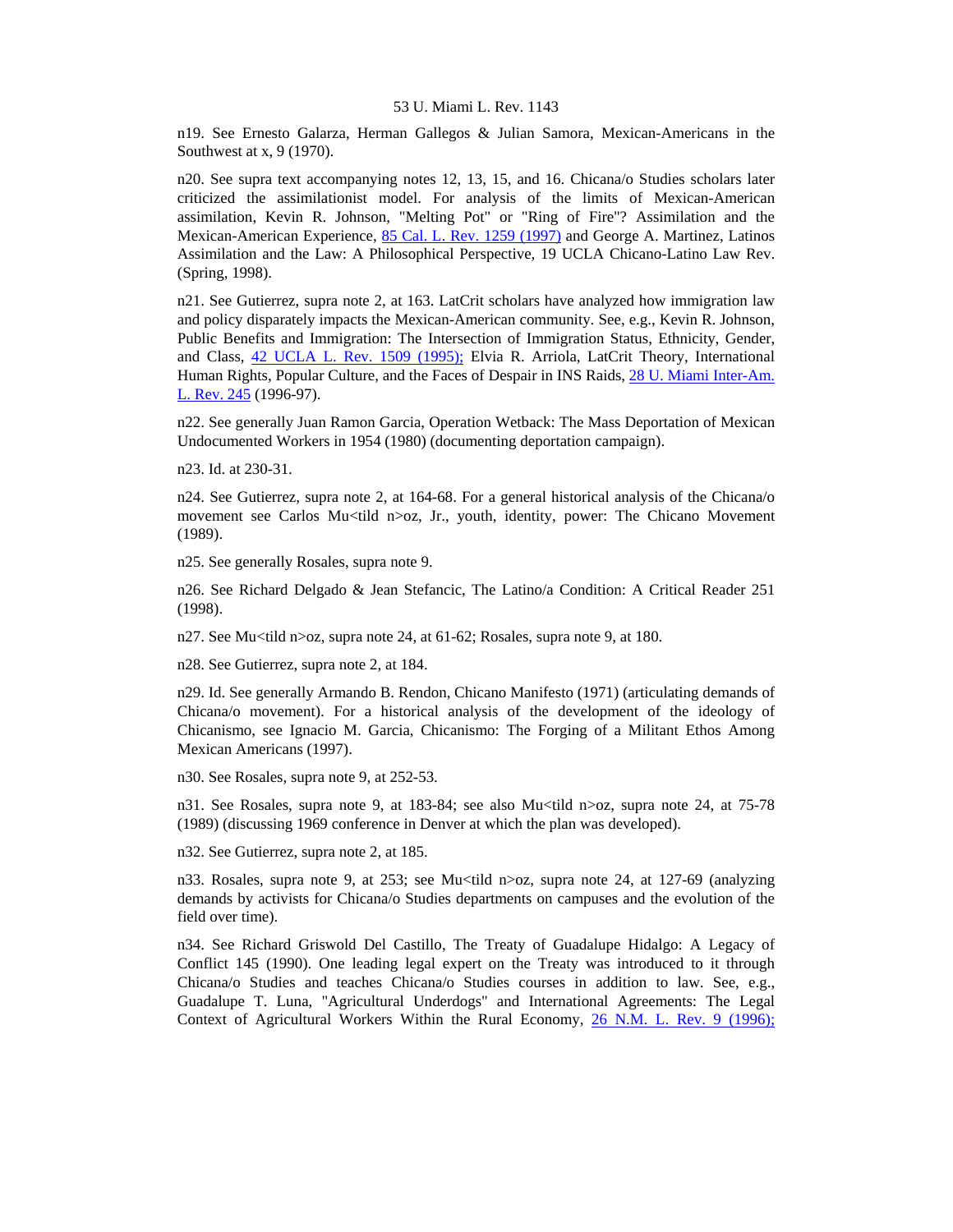Guadalupe T. Luna, Chicana/o Land Tenure in the Agrarian Domain: On the Edges of a Naked Knife, [3 Mich. J. Race & L. 39 \(1999\).](http://www.lexis.com/research/xlink?searchtype=get&search=3%20Mich.%20J.%20Race%20%26%20L.%2039)

n35. See Griswold del Castillo, supra note 34, at 145.

n36. See Rosales, supra note 9, at 154.

n37. See generally Acu<tild n>a, supra note 3. Until Acu<tild n>a's pathbreaking first edition of his book in 1972, the standard in the field was Carey McWilliams, North from Mexico: The Spanish- Speaking People in the United States (1948). An activist in his own rite, McWilliams was involved in the successful overturning of the conviction in the infamous Sleepy Lagoon case in which Chicano youths were wrongly accused of murder. See Gutierrez, supra note 2, at 128.

n38. See Mario Barrera, Race and Class in the Southwest (1979).

n39. See Mario Barrera, The Study of Politics and the Chicano, 5 Aztlan 9 (1974).

n40. See Roxanne Dunbar Ortiz, Roots of Resistance: Land Tenure in New Mexico, 1680-1980 (1980).

n41. See Vicki L. Ruiz, From Out of the Shadows: Mexican Women in Twentieth Century America (1998); Vicki L. Ruiz, Cannery Women, Cannery Lives: Mexican Women, Unionization, and the California Food Processing Industry, 1930-1950 (1987).

n42. See Mary Romero, Maid in the U.S.A. (1992).

n43. See Living Chicana Theory (Carla Trujillo ed., 1998).

n44. See Rosales, supra note 9, at 264.

n45. [412 U.S. 755 \(1973\).](http://www.lexis.com/research/xlink?searchtype=get&search=412%20U.S.%20755)

n46. [457 U.S. 202\(1982\).](http://www.lexis.com/research/xlink?searchtype=get&search=457%20U.S.%20202)

n47. See [League of United Latin Americans v. Wilson, 1998 U.S. Dist. LEXIS 3368](http://www.lexis.com/research/xlink?searchtype=get&search=1998%20U.S.%20Dist.%20LEXIS%203368) (C.D. Cal. Mar. 17, 1998); [League of United Latin Americans v. Wilson, 908 F. Supp. 755 \(C.D. Cal.](http://www.lexis.com/research/xlink?searchtype=get&search=908%20F.%20Supp.%20755)  [1995\).](http://www.lexis.com/research/xlink?searchtype=get&search=908%20F.%20Supp.%20755)

n48. Cf. Derrick A. Bell, Diversity and Academic Freedom, 43 J. Leg. Educ. 371, 377 (1993) ("When under pressure from students or alumni law schools look beyond law school credentials and hire the best minority they can find ....").

n49. Leo Romero began his law teaching career in 1970. He has taught for many years at the University of New Mexico School of Law, including six years as its dean.

n50. Cruz Reynoso entered the legal academy in 1972 and later served for five years as a Justice on the Supreme Court of California. He now teaches at the UCLA School of Law and is a member of the U.S. Commission on Civil Rights.

n51. Richard Delgado began teaching law in 1974. A founder of the Critical Race Theory movement, Delgado is currently teaching at the University of Colorado School of Law. Among his many books and articles, he is co-editor with Jean Stefancic of The Latino/a Condition, supra note 26, an anthology of readings on LatCrit Theory.

n52. See Richard Delgado & Vicky Palacios, Mexican-Americans as a Legally Cognizable Class Under Rule 23 and the Equal Protection Clause, 50 Notre Dame L. Rev. 393 (1975).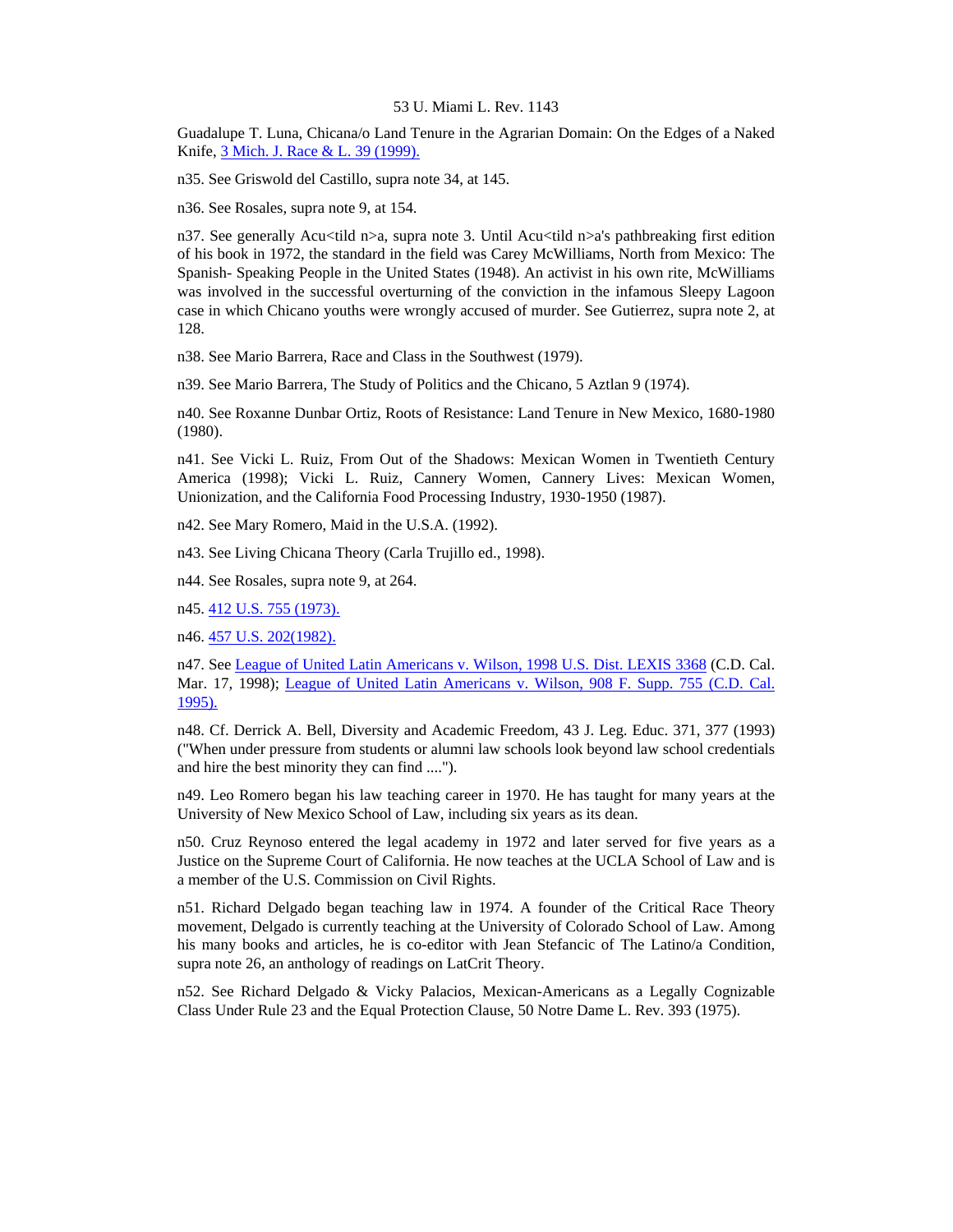n53. See Leo Romero, Richard Delgado & Cruz Reynoso, The Legal Education of Chicano Students: A Study in Mutual Accommodation and Cultural Conflict, 5 N.M. L. Rev. 177 (1975).

n54. See Michael A. Olivas, The Education of Latino Lawyers: An Essay on Crop Cultivation, 14 UCLA Chicano-Latino L. Rev. 117, 128 (1994) [hereinafter Olivas, Latino Lawyers]. Though active in his efforts to increase the numbers of Latina/os into legal academia, Olivas is a well-established scholar whose important works include The Law and Higher Education (2d ed. 1997), Storytelling Out of School: Undocumented College Residency, Race, and Reaction, 22 Hastings Const. L.Q. 1019 (1995), Reflections on Professorial Academic Freedom: Second Thoughts on the Third "Essential Freedom", [45 Stan. L. Rev. 1835 \(1993\),](http://www.lexis.com/research/xlink?searchtype=get&search=45%20Stan.%20L.%20Rev.%201835) Legal Norms in Law School Admissions: An Essay on Parallel Universes, 42 J. Leg. Educ. 103 (1992), "Breaking the Law" on Principle: An Essay on Lawyers' Dilemmas, Unpopular Causes, and Legal Regimes, [52 U. Pitt. L. Rev. 815 \(1991\)](http://www.lexis.com/research/xlink?searchtype=get&search=52%20U.%20Pitt.%20L.%20Rev.%20815) [hereinafter Olivas, "Breaking the Law"], Unaccompanied Refugee Children: Detention, Due Process, and Disgrace, 2 Stan. L. & Pol'y Rev. 159 (1990), and The Chronicles, My Grandfather's Stories, and Immigration Law: The Slave Traders as Racial History, 34 St. Louis U. L.J. 425 (1990) [hereinafter Olivas, Slave Traders Chronicle].

n55. See Michael A. Olivas, Latino/a Law Professor Newsletter, spring 1998; see also Francisco Valdes, Under Construction: LatCrit Consciousness, Community and Theory, [85 Cal.](http://www.lexis.com/research/xlink?searchtype=get&search=85%20Calif.%20L.%20Rev.%201087,at%201134)  [L. Rev. 1087, 1134-37 \(1997\), 10 La Raza L.J. 1, 48-51 \(1998\)](http://www.lexis.com/research/xlink?searchtype=get&search=85%20Calif.%20L.%20Rev.%201087,at%201134) (analyzing impact of underrepresentation of Latina/os in legal education). Of the 117 of the Latina/o law professors whose backgrounds are known, 71 are of Mexican ancestry. See Olivas, Latino Lawyers, supra note 54.

n56. See Yale Law's Lack of Latinos, Conn. L. Trib., Nov. 3, 1997 (reporting release of annual Dirty Dozen list); Ken Myers, Hispanic Bar Raps 'Dirty Dozen' - Institutions Without Latinos, Nat'l L.J. Nov. 9, 1992, at 4 (same).

n57. See Olivas, "Breaking the Law", supra note 54, at 833-35 (describing efforts).

n58. See Valdes, supra note 1, at 31. Critical Race Theory also has begun to focus on linking theory to practice. See, e.g., Eric K. Yamamoto, Critical Race Praxis: Race Theory and Political Lawyering Praxis in Post-Civil Rights America, [95 Mich. L. Rev. 821 \(1997\).](http://www.lexis.com/research/xlink?searchtype=get&search=95%20Mich.%20L.%20Rev.%20821)

n59. See Valdes, supra note 1, at 53.

n60. See, e.g., Max J. Castro, Making Pan Latino: Latino Pan-Ethnicity and the Controversial Case of the Cubans, [2 Harv. Latino L. Rev. 179, 185-87 \(1997\);](http://www.lexis.com/research/xlink?searchtype=get&search=2%20Harv.%20Latino%20L.%20Rev.%20179,at%20185) Berta Esperanza Hernandez-Truyol, Borders (En)gendered: Normativities, Latinas, and a LatCrit Paradigm, [72 N.Y.U. L.](http://www.lexis.com/research/xlink?searchtype=get&search=72%20N.Y.U.L.%20Rev.%20882)  [Rev. 882 \(1997\)](http://www.lexis.com/research/xlink?searchtype=get&search=72%20N.Y.U.L.%20Rev.%20882) (analyzing the role of culture to Latina/o identity).

n61. See Martinez, supra note 20.

n62. Stephen Zamora, The Americanization of Mexican Law: Non-Trade Issues in the North American Free Trade Agreement, 24 Law & Pol'y Int'l Bus. 391, 395 (1993); see George A. Martinez, Dispute Resolution and the Treaty of Guadalupe Hidalgo: Parallels and Possible Lessons for Dispute Resolution Under NAFTA, 5 Sw. J.L. & Trade in the Americas 147(Spring 1998).

n63. See Martinez, supra note 20.

n64. See Johnson, supra note 20, at 1281-86 (analyzing limits imposed by society on Mexican Americans seeking to assimilate).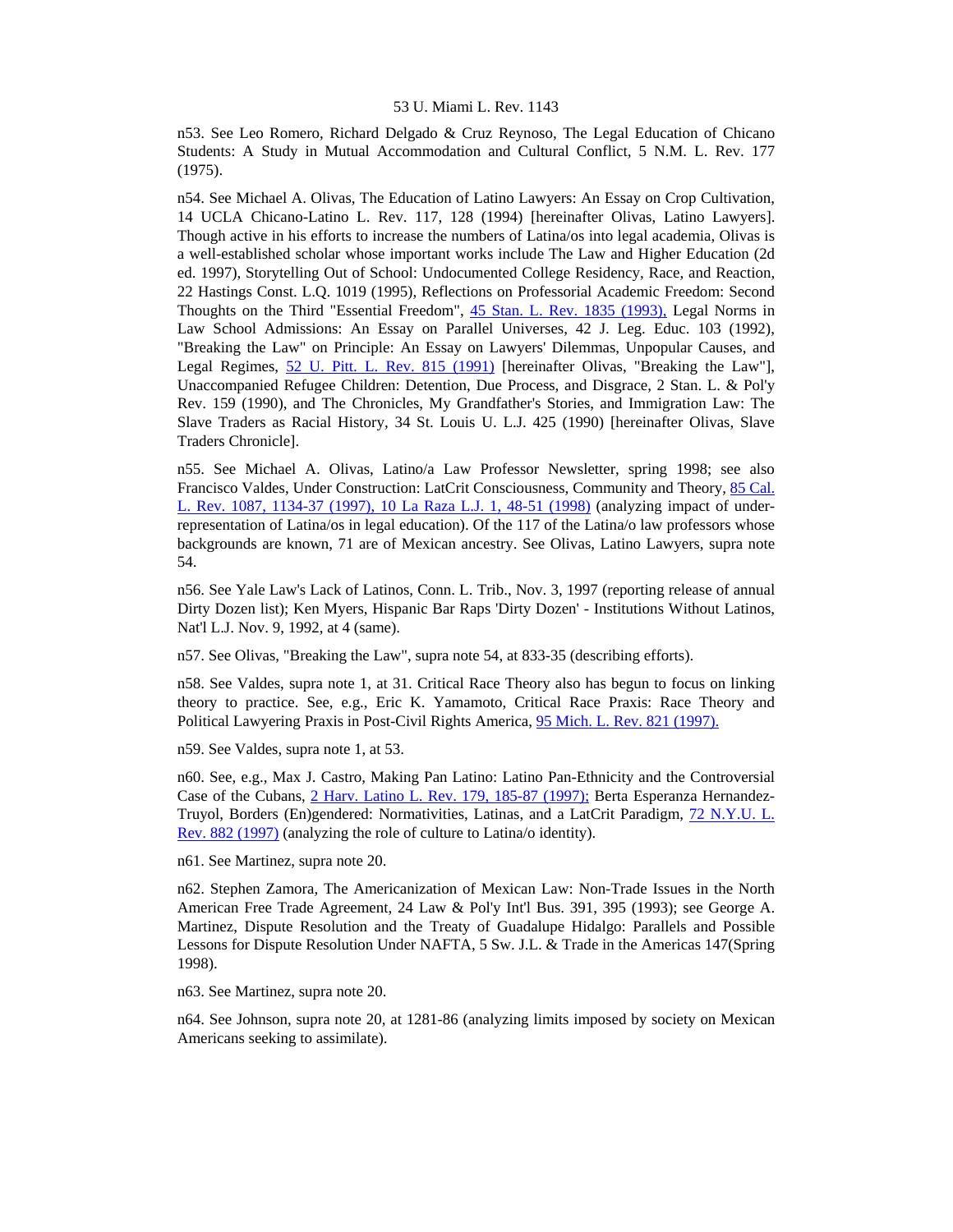n65. See, e.g., Steven W. Bender, Direct Democracy and Distrust: The Relationship Between Language Law Rhetoric and the Language Vigilantism Experience, [2 Harv. Latino L. Rev. 145](http://www.lexis.com/research/xlink?searchtype=get&search=2%20Harv.%20Latino%20L.%20Rev.%20145)  [\(1997\);](http://www.lexis.com/research/xlink?searchtype=get&search=2%20Harv.%20Latino%20L.%20Rev.%20145) Christopher David Ruiz Cameron, How The Garcia Cousins Lost Their Accents: Understanding the Language of Title VII Decisions Approving English-Only Rules as the Product of Racial Dualism, Latino Invisibility, and Legal Indeterminacy, [85 Cal. L. Rev. 1347](http://www.lexis.com/research/xlink?searchtype=get&search=85%20Calif.%20L.%20Rev.%201347)  [\(1997\), 10 La Raza L.J. 261 \(1998\).](http://www.lexis.com/research/xlink?searchtype=get&search=85%20Calif.%20L.%20Rev.%201347)

n66. See, e.g., Peter Brimelow, Alien Nation 272-74 (1995).

n67. See Kevin R. Johnson, Some Thoughts on the Future of Latino Legal Scholarship, 2 Harv. [Latino L. Rev. 101, 117-29 \(1997\).](http://www.lexis.com/research/xlink?searchtype=get&search=2%20Harv.%20Latino%20L.%20Rev.%20101,at%20117)

n68. See Kevin R. Johnson, Civil Rights and Immigration: Challenges for the Latino Community in the Twenty-First Century, 8 La Raza L.J. 42, 66-67 (1995); Valdes, supra note 1, at 53-54.

n69. See Rachel F. Moran, Neither Black Nor White, [2 Harv. Latino L.Rev. 61, 87 \(1997\);](http://www.lexis.com/research/xlink?searchtype=get&search=2%20Harv.%20Latino%20L.%20Rev.%2061,at%2087) Bill Piatt, Black and Brown in America: The Case for Cooperation 156 (1997).

n70. See Jorge C. Rangel & Carlos M. Alcala, Project Report: De Jure Segregation of Chicanos in Texas Schools, 7 Harv. C.R.-C.L. L. Rev. 307 (1972) (documenting history of segregation of Mexican-Americans in public schools and Texas society generally).

n71. See Nathan Glazer, We Are All Multiculturalists Now (1997).

n72. See George A. Martinez, The Legal Construction of Race: Mexican-Americans and Whiteness, [2 Harv. Latino L. Rev. 321 \(1997\).](http://www.lexis.com/research/xlink?searchtype=get&search=2%20Harv.%20Latino%20L.%20Rev.%20321)

n73. See generally George A. Martinez, Legal Indeterminacy, Judicial Discretion and the Mexican-American Litigation Experience: 1930-1980, [27 U.C. Davis. L. Rev. 555 \(1994\)](http://www.lexis.com/research/xlink?searchtype=get&search=27%20U.C.%20Davis%20L.%20Rev.%20555) (reviewing key judicial decisions involving civil rights of Mexican-Americans and concluding that courts frequently exercise discretion to detriment of minorities).

n74. See Johnson, supra note 68, at 55-56.

n75. See id. at 48-49 (summarizing events); Robert R. Alvarez, Jr., The Lemon Grove Incident: The Nation's First Successful Desegregation Case, 32 J. San Diego Hist. 116 (1986); see also [Westminister School Dist. v. Mendez, 161 F.2d 774 \(9th Cir. 1947\)](http://www.lexis.com/research/xlink?searchtype=get&search=161%20F.2d%20774) (holding that public school system had unlawfully segregated Mexican American students).

n76. See Mary Pardo, Mexican American Women Grassroots Community Activists: "Mothers of East Los Angeles", Frontiers, Vol. 11, at 1 (1990).

n77. See supra note 1 (citing symposia).

n78. See Delgado & Palacios, supra note 52. Indeed, not until the l950s was it clear that the Equal Protection Clause applied to persons of Mexican ancestry, see [Hernandez v. Texas, 347](http://www.lexis.com/research/xlink?searchtype=get&search=347%20U.S.%20475)  [U.S. 475 \(1954\);](http://www.lexis.com/research/xlink?searchtype=get&search=347%20U.S.%20475) see also Ian F. Haney Lopez, Race and Erasure: The Salience of Race to LatCrit Theory, [85 Cal. L. Rev. 1153 \(1997\), 10 La Raza L. J. 57 \(1998\)](http://www.lexis.com/research/xlink?searchtype=get&search=85%20Calif.%20L.%20Rev.%201153) (analyzing significance of Hernandez).

n79. See Linda Chavez, Immigration Not About Race, USA Today, May 31, 1995, at 13A (objecting to restrictionist claims that immigrants of color are somehow transforming United States).

n80. See Ruben Navarrette, Jr., A Darker Shade of Crimson (1993); Richard Rodriguez, Hunger of Memory (1982).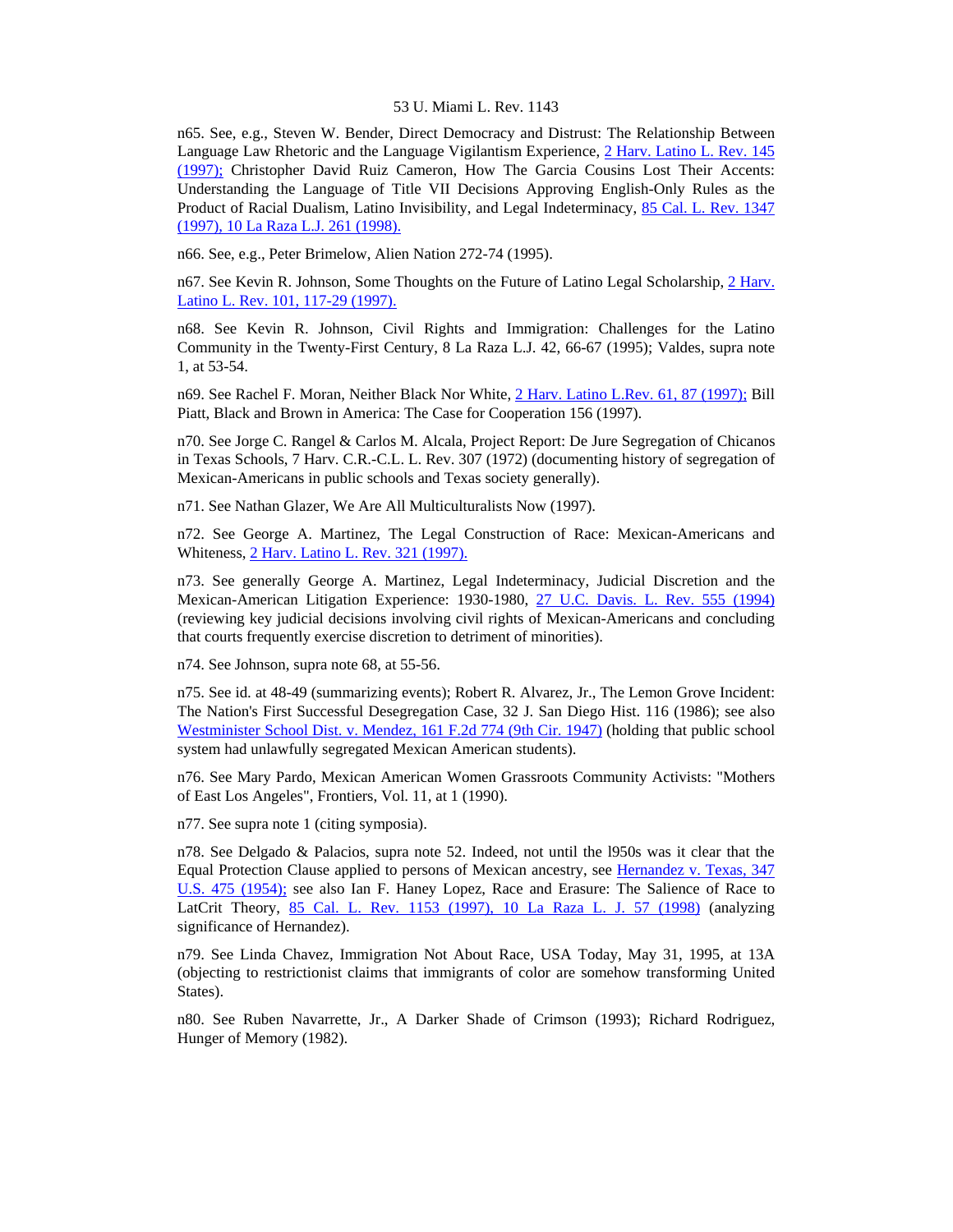n81. See Johnson, supra note 67, at 129-38.

n82. See id. at 129.

n83. See Valdes, supra note 1, at 54.

n84. Indeed, the Mexican-American communities in Texas, New Mexico, Arizona, and California developed differently based on historical, economic, and political circumstances peculiar to each state. See Iris H.W. Engstrand, The Impact of the U.S.-Mexican War on the Spanish Southwest, in Culture y Cultura: Consequences of the U.S.-Mexican War, 1846- 1848 at 18-24 (1998). The different experiences between Cuban American and other Latina/os are implicit in Castro, supra note 60, which analyzes the potential for integrating Cubans into a larger Latina/o community in light of the specific historical experience of Cuban Americans.

n85. See supra text accompanying notes 12, 13, 15, and 16.

n86. See Gutierrez, supra note 2 (analyzing tensions among Mexican-Americans on issue of immigration). Some of the differences and tensions are explored in Kevin R. Johnson, Immigration and Latino Identity, 19 UCLA Chicano-Latino L. Rev. 197 (Spring 1998).

n87. See, e.g., Arriola, supra note 21 (studying impact of immigration enforcement on Mexican-American community); Martinez, supra note 73 (analyzing Mexican-American litigation experience); Haney Lopez, supra note 78 (analyzing racialization of Mexican-Americans in Texas); Margaret E. Montoya, Mascaras, Trenzas, y Gre<tild n>as: Un/Masking the Self While Un/Braiding Latina Stories and legal Discourse, [17 Harv. Women's L.J. 185, 15](http://www.lexis.com/research/xlink?searchtype=get&search=17%20Harv.%20Women) UCLA Chicano-Latino L. Rev. 1 (1994) (analyzing how Chicanas adopt "masks" that are acceptable to dominant culture).

n88. Cf. Alex M. Johnson, Jr., The New Voice of Color, [100 Yale L.J. 2007 \(1991\)](http://www.lexis.com/research/xlink?searchtype=get&search=100%20Yale%20L.J.%202007) (contending that minority professors have distinctive "voice" to add to legal scholarship).

n89. For a collection of the papers presented at the conference, see Symposium, Understanding the Treaty of Guadalupe Hidalgo on its 150th Anniversary, 5 Sw. J.L. & Trade in the Americas 1(Spring 1998).

n90. There are some nascent suggestions that this might occur with the advent of Latina/o Studies. For example, a recent book, The Latino Studies Reader: Culture, Economy, and Society (Antonia Darder & Rodolfo D. Torres eds., 1998), includes readings on various Latin American national origin sub-groups).

n91. See, e.g., Richard Delgado, Rodrigo's Fifteenth Chronicle: Racial Mixture, Latino- Critical Scholarship, and the Black-White Binary, [75 Tex. L. Rev. 1181 \(1997\).](http://www.lexis.com/research/xlink?searchtype=get&search=75%20Tex.%20L.%20Rev.%201181) This challenge is not limited to LatCrit scholars but has been asserted by academics in disciplines other than law. See, e.g., Mary Romero, Introduction, in Challenging Fronteras: Structuring Latina and Latino Lives in the U.S. at xiv (Mary Romero, Pierette Hondagneu-Sotelo, & Vilma Ortiz eds., 1997) ("Clearly, we cannot rely on the dominant culture's notions of 'whiteness' or 'blackness' to assess racial identity among Latinos in the U.S. The binary thinking of race relations in this country is so ingrained in the dominant culture that it continues to shape what we see.").

n92. See Leslie Espinoza & Angela P. Harris, Afterword: Embracing the Tar-Baby - LatCrit Theory and the Sticky Mess of Race, [85 Cal. L. Rev. 1585, 1594-1605 \(1997\),](http://www.lexis.com/research/xlink?searchtype=get&search=85%20Calif.%20L.%20Rev.%201585,at%201594) (articulating this argument).

n93. Showing the need for a multiracial approach to race scholarship, Michael Olivas analyzed one of Derrick Bell's famous fictional parables, "The Chronicle of the Space Traders," which suggested that whites might surrender all African Americans to "space traders" for world peace,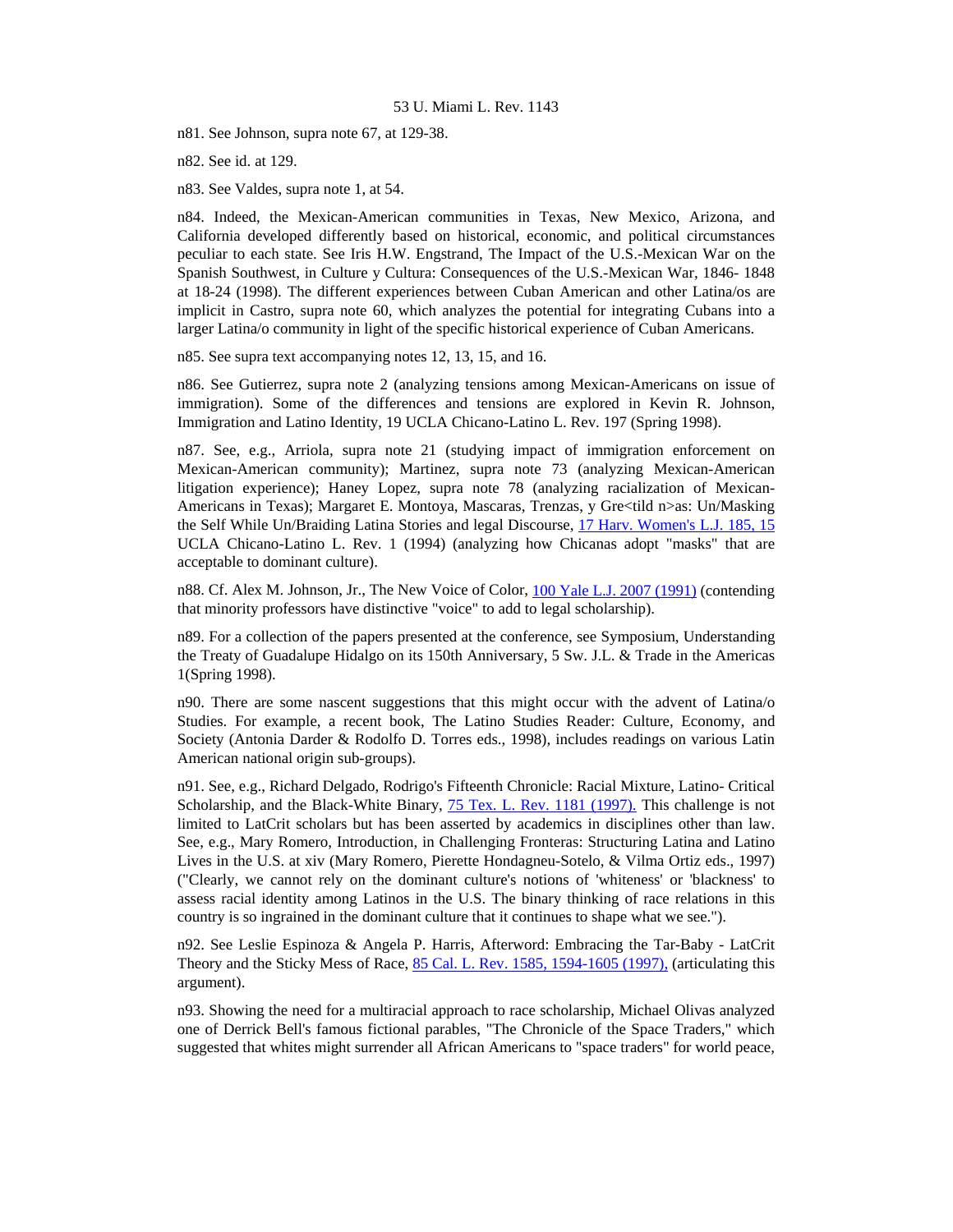and concluded that comparable actions hade been taken in this nation's history by the U.S. government against Asians, Mexican-Americans, and Native Americans. See Olivas, Slave Traders Chronicle, supra note 54.

n94. See Frank Bruni, California Regent's New Focus: Ethnic Studies, N.Y. Times, June 18, 1998, at A20 (reporting that Ward Connerly, the Regent of the University of California who led the effort to end affirmative action in the UC system, questioned the soundness of ethnic studies programs).

n95. See, e.g., Michael Omi & Howard Winant, Racial Formation in the United States (1994); Ronald Takaki, Strangers From a Different Shore: A History of Asian Americans (1988).

n96. See, e.g., Kwame Anthony Appiah, In My Father's House: Africa in the Philosophy of Culture (1992); Henry Louis Gates et al., Speaking of Race, Speaking of Sex: Hate Speech, Civil Rights, and Civil Liberties (1994); Cornel West, Race Matters (1994).

n97. See, e.g., Jack D. Forbes, Africans and Native Americans: The Language of Race and the Evolution of Red-Black Peoples (2d ed. 1993).

n98. See Kevin R. Johnson, Racial Hierarchy, Asian Americans and Latinos as "Foreigners," and Social Change: Is Law the Way to Go?, [76 Or. L. Rev. 347, 358-69 \(1997\).](http://www.lexis.com/research/xlink?searchtype=get&search=76%20Or.%20L.%20Rev.%20347,at%20358)

n99. See George A. Martinez, African-Americans, Latinos, and the Construction of Race: Toward an Epistemic Coalition, 19 UCLA Chicano-Latino L. Rev. 213(Spring 1998).

n100. See Bill Ong Hing, Beyond The Rhetoric of Assimilation and Cultural Pluralism: Addressing the Tension of Separatism and Conflict in an Immigration-Drive Multiracial Society, [81 Cal. L. Rev. 863, 889 \(1993\);](http://www.lexis.com/research/xlink?searchtype=get&search=81%20Calif.%20L.%20Rev.%20863,at%20889) Lisa C. Ikemoto, Traces of the Master Narrative in the Story of African/Korean American Conflict: How We Constructed "Los Angeles," [66 S.](http://www.lexis.com/research/xlink?searchtype=get&search=66%20S.%20Cal.%20L.%20Rev.%201581)  [Cal. L. Rev. 1581 \(1993\);](http://www.lexis.com/research/xlink?searchtype=get&search=66%20S.%20Cal.%20L.%20Rev.%201581) Reginald Leamon Robinson, "The Other Against Itself": The Violent Discourse Between Korean and African Americans, [67 S. Cal. L. Rev. 15 \(1993\).](http://www.lexis.com/research/xlink?searchtype=get&search=67%20S.%20Cal.%20L.%20Rev.%2015)

n101. See Kevin R. Johnson, Race, The Immigration Laws, and Domestic Race Relations: A "Magic Mirror" Into the Heart of Darkness, [73 Ind. L.J. 1111\(Fall 1998\)](http://www.lexis.com/research/xlink?searchtype=get&search=73%20Ind.%20L.J.%201111) (analyzing this episode of interethnic conflict).

n102. See generally Neil Foley, The White Scourge: Mexicans, Blacks and Poor Whites in the Cotton Culture of Central Texas (1997).

n103. See, e.g., Yamamoto, supra note 58 (analyzing conflict between various minority groups in public school educations that implicated affirmative action); see also Gabriel Chin, Sumi Cho, Jerry Kang, & Frank Wu, Beyond Self-Interest: Asian Pacific Americans Toward a Community of Justice (1997) (offering arguments by four Asian American law professors in support of affirmative action).

n104. See Margaret M. Russell, Entering Great America: Reflections on Race and the Convergence of Progressive Legal Theory and Practice, [43 Hastings L.J. 749, 756 \(1992\).](http://www.lexis.com/research/xlink?searchtype=get&search=43%20Hastings%20L.J.%20749,at%20756)

n105. See supra text accompanying notes 4, 5, and 6.

n106. See Acu<tild n>a, supra note 3.

n107. See Barrera, supra notes 38, 39.

n108. For an annotated bibliography of critical Latina/o scholarship, including work by academics in disciplines other than law, see Jean Stefancic, Latino and Latina Critical Theory: An Annotated Bibliography, [85 Cal. L. Rev. 1509, 10 La Raza L. J. 423 \(1998\).](http://www.lexis.com/research/xlink?searchtype=get&search=85%20Calif.%20L.%20Rev.%201509)